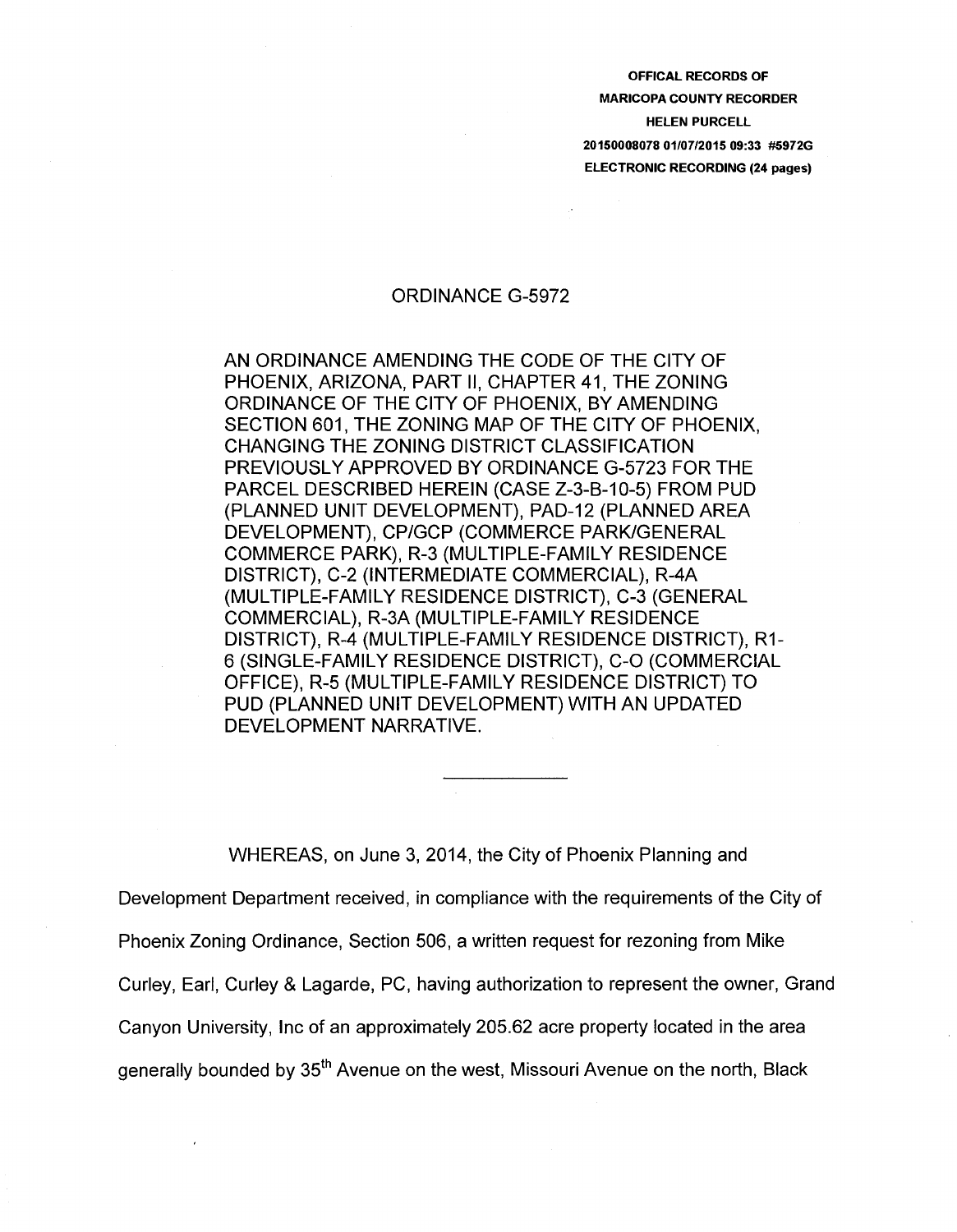Canyon Freeway on the east, and Camelback Road on the south in a portion of Section 13 and Section 14, Township 2 North, Range 2 East, as described more specifically in Attachment "A", attached hereto and incorporated herein by this reference, and previously approved in Ordinance G-5723; and,

WHEREAS, pursuant to A.R.S. § 9-462.04, the Planning Commission, held a public hearing on November 18, 2014, and at this hearing recommended that the City Council approve this rezoning request with the recommended staff conditions, as modified; and,

WHEREAS, the City Council, at their regularly scheduled meeting held on December 17, 2014, has determined that, in accordance with A.R.S. § 9-462.01.F, this rezoning request, with the appropriate site specific requirements provided in Section 2, is consistent with and conforms to the General Plan, will conserve and promote the public health, safety and general welfare, and should be approved, subject to the conditions herein.

NOW, THEREFORE, BE IT ORDAINED BY THE COUNCIL OF THE CITY OF PHOENIX, as follows:

SECTION 1: The zoning of an approximately 205.62 acre property located in the area generally bounded by 35<sup>th</sup> Avenue on the west, Missouri Avenue on the north, Black Canyon Freeway on the east, and Camelback Road on the south in a portion of Section 13 and Section 14, Township 2 North, Range 2 East, as described more specifically in Attachment "A", is hereby changed from 110.64 acres of "PUD" (Planned Unit Development), 20.37 acres of "PAD-12" (Planning Area Development), 16.64 acres of "CP/GCP" (Commerce Park/General Commerce Park), 15.59 acres of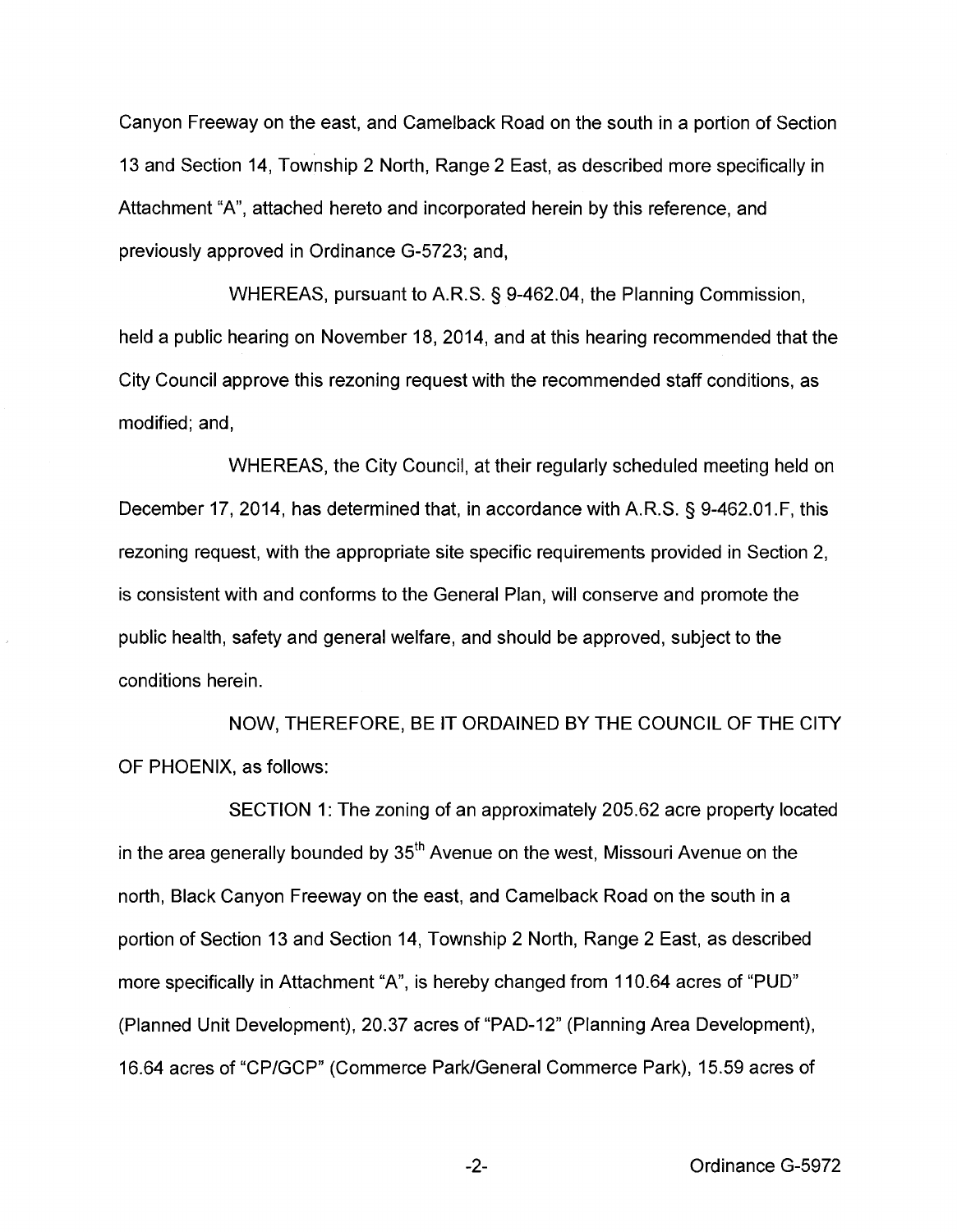"R-3" (Multiple-Family Residence District), 13.86 acres of "C-2" (Intermediate Commercial), 8.24 acres of "R-4A" (Multiple-Family Residence District), 6.54 acres of "C-3" (General Commercial), 5.24 acres of "R-3A" (Multiple-Family Residence District), 5.01 acres of "R-4" (Multiple-Family Residence District), 1.99 acres of "R1-6" (Single Family Residence District), 1.13 acres of "C-0" (Commercial Office) and 0.37 acres of "R-5" (Multiple-Family Residence District) to 205.62 acres of "PUD" (Planned Unit Development) and that the Planning and Development Director is instructed to modify The Zoning Map of the City of Phoenix to reflect this use district classification change as shown in Attachment "B".

SECTION 2: The specific nature of the subject property and of the rezoning request is more particularly described in case file Z-3-B-10-5, on file with the Planning and Development Department. Due to the site's specific physical conditions and the use district applied for by the applicant and pursuant to Ordinance G-5723, this rezoning is subject to compliance with the PUD narrative and the following stipulations, violation of which shall be treated in the same manner as a violation of the City of Phoenix Zoning Ordinance:

- 1. An updated Development Narrative for the Grand Canyon University PUD reflecting the changes approved through this request shall be submitted to the Planning and Development Department within 30 days of City Council approval of this request. The updated Development Narrative shall be consistent with the Development Narrative date stamped October 3, 2014, as modified by the following stipulations:
	- a. Page 6, First paragraph: The first sentence shall read: "...C-O (Commercial Office District-Restricted Commercial), CP/GCP (Commerce Park/General Commerce Park) and C-2 (General Commercial) to PUD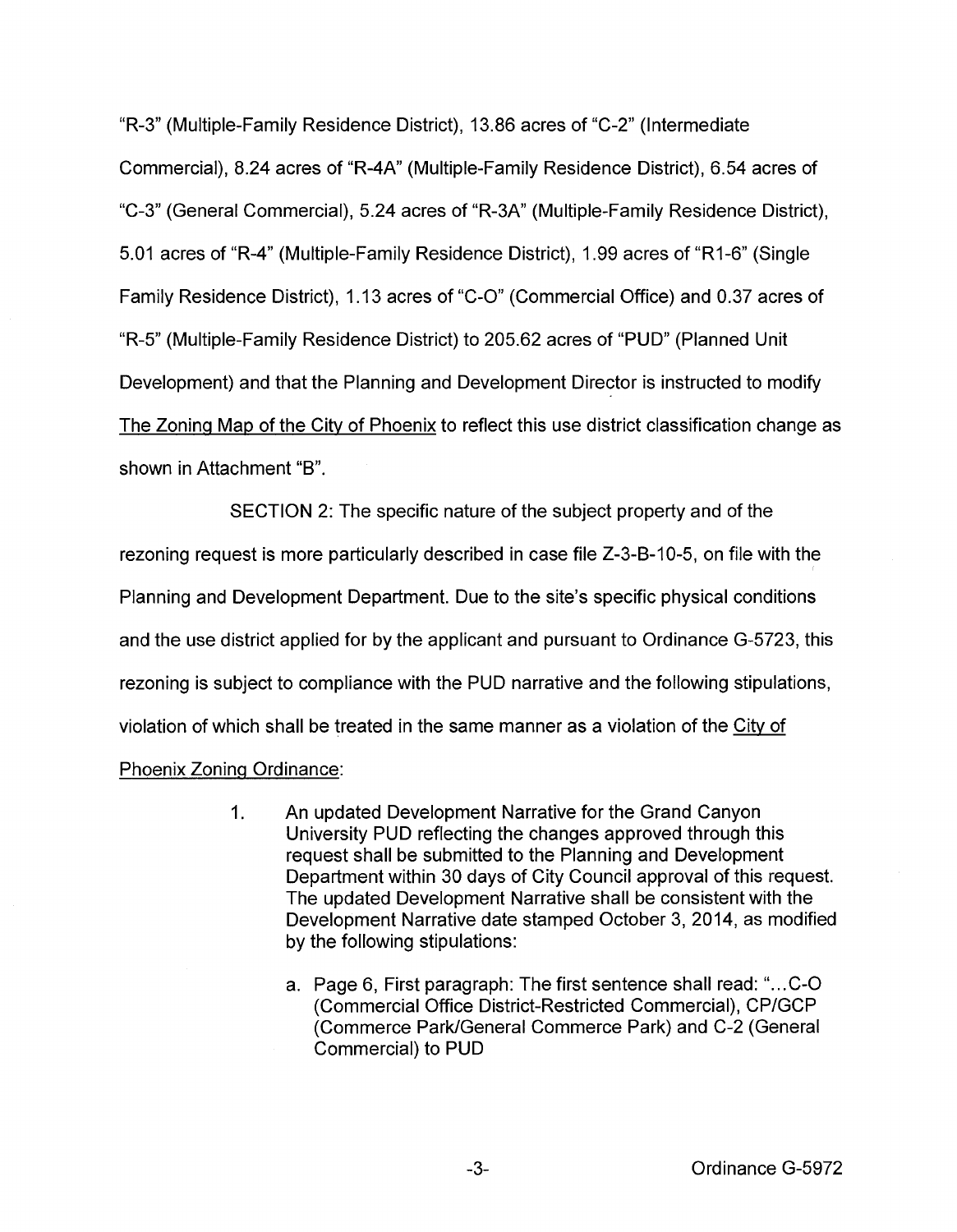- b. Page 6, Second paragraph: The third sentence shall read "Campus enrollment is approximately 11,000 with approximately 14,000 students expected in 2015."
- c. Page 12: "Little Canyon Trail" shall be labeled on the site plan.
- d. Page 17: Surrounding Zoning Districts: Districts for east (of Little Canyon Trail) shall read "R-3, R-4, C-2 SP".
- e. Page 19: Property previously zoned as PUD shall be labeled as "Existing PUD".
- f. Page 21: Minimum Building Setbacks: "Adjacent to Existing Residential" shall read "Adjacent to Residential Zoning Districts".
- g. Page 21: Minimum Building Setbacks: "Adjacent to Existing Non-Residential" shall read "Adjacent to Non-Residential Zoning Districts".
- h. Page 21: Minimum Building Setbacks: Adjacent to Little Canyon Trail shall read "Adjacent to Little Canyon Trail: 34 feet (measured west from the easterly line of the trail, trail is approximately 10 feet wide, canal is approximately 14 feet wide)".
- i. Page 21: Maximum Building Height: Building stepback requirement (a) shall read: There shall be a 20 foot maximum BUILDING height within AT THE 20 feet FOOT SETBACK LINE ef ALONG Missouri Avenue or a residential zoning district, which THE BUILDING height may be increased two feet for each additional one foot of building setback to the maximum permitted height".
- j. Page 21: MAXIMUM BUILDING HEIGHT: BUILDING STEPBACK REQUIREMENT (A) (B) SHALL READ: THERE SHALL BE A 20 FOOT MAXIMUM BUILDING HEIGHT WITHIN AT THE 10 FEET FOOT SETBACK LINE OF ADJACENT TO A RESIDENTIAL ZONING DISTRICT IN THE INTERIOR OF THE PROJECT BOUNDARIES, WHICH, THE BUILDING HEIGHT MAY BE INCREASED ONE FOOT FOR EACH ADDITIONAL ONE FOOT OF BUILDING SETBACK TO THE MAXIMUM PERMITTED HEIGHT".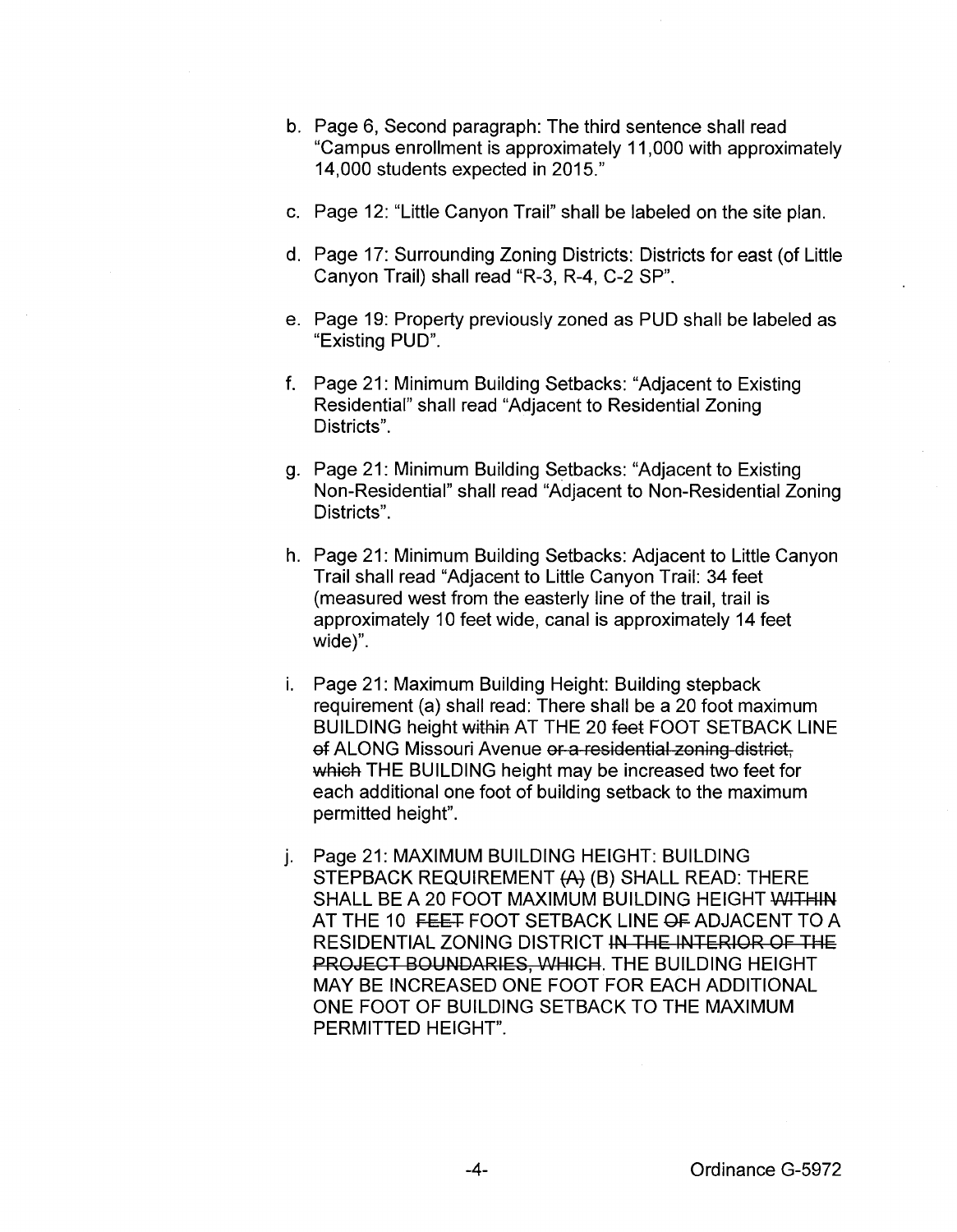- }k. Page 21: Required Parking: Arena parking ratio should read: "1 space:4 arena seats"
- jk. Page 22: Provided Parking: PUD Temporary Lots shall read "PUD Lots".
- tm. Page 22: Minimum Landscape Setbacks/Standards: "Adjacent to Residential" shall read "Adjacent to Residential Zoning Districts".
- mn.Page 22: Minimum Landscape Setbacks/Standards: Adjacent to Non-Residential shall read "Adjacent to Non-Residential Zoning Districts".
- Ro. Page 23: Landscape Setbacks: Note shall read "Open wrought iron fences up to 8 feet in height are permitted on property lines and subject to setback requirements where not prohibited by Section 31-13 of the City Code".
- ep. Page 24: Building Setbacks: Note shall read "Open wrought iron fences up to 8 feet in height are permitted on property lines and subject to setback requirements where not prohibited by Section 31-13 of the City Code".
- $pq$ . Page 25: Building and Landscape setback and stepback  $-$  along Missouri diagram date stamped October 13, 2014 (Attachment C) shall be inserted in Missouri Avenue section.
- er. Page 26: Little Canyon Trail: The second paragraph shall read: "The required building setback west of the Little Canyon Trail shall not be less than 34 feet as measured from the east property line of the Trail easement. Additionally, buildings east of the trail shall maintain a 10 foot setback from the east property line of the trail easement. For buildings west of the trail, there shall be a 34 foot maximum BUILDING height within AT THE 34 feet FOOT SETBACK LINE Gf ADJACENT TO a residential zoning district, which THE BUILDING height may be increased two feet for each additional one foot of building setback to the maximum permitted height".
- fS. Page 26: Building setbacks along Little Canyon Trail diagram date stamped October 13, 2014 (Attachment D) shall be inserted in Little Canyon Trail section.
- st. Page 29: Shade standards: The last paragraph shall read "New construction on the GCU campus shall comply with the shade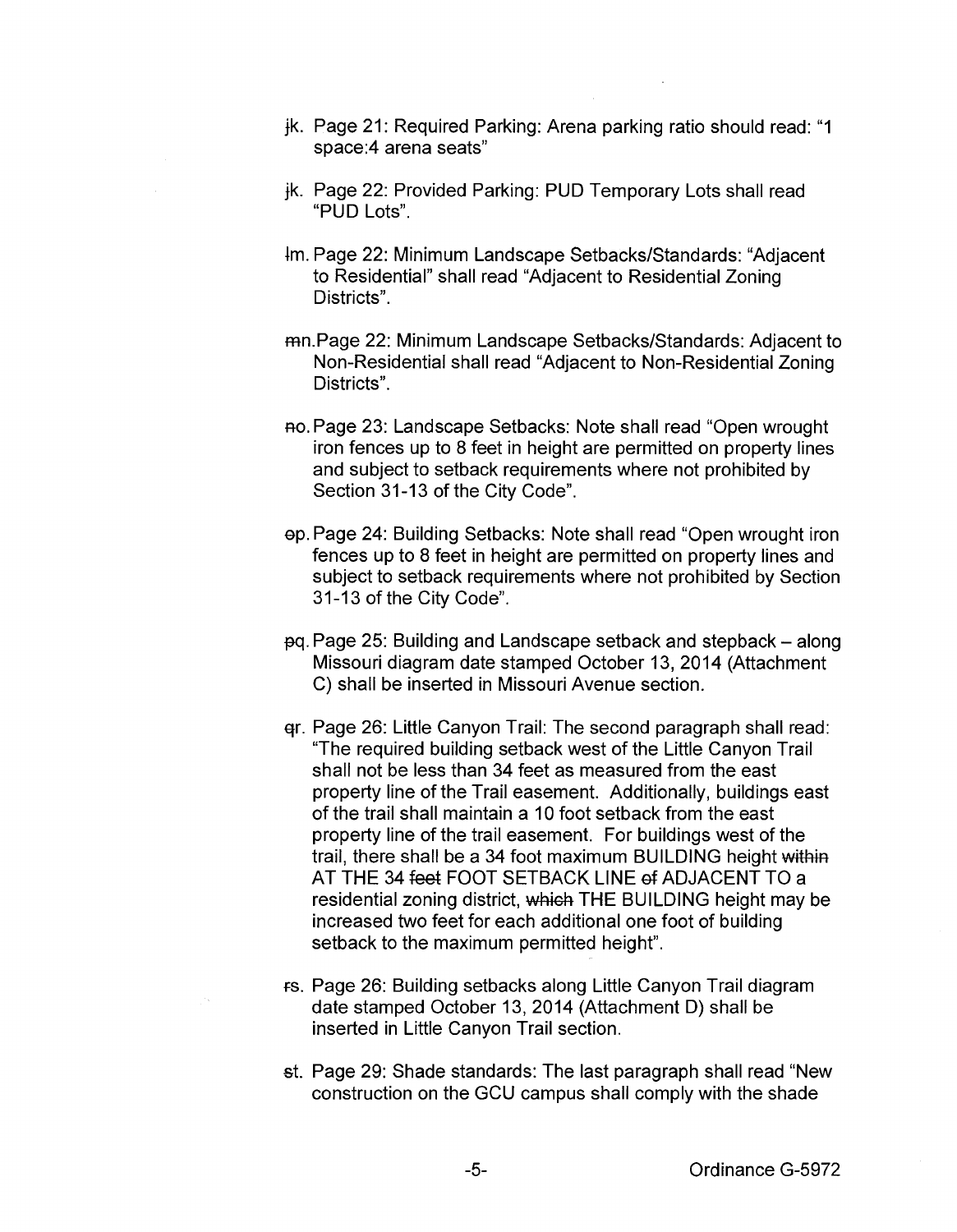standards set forth in Section 507 Tab A of the Phoenix Zoning Ordinance."

tu. Page 37: Little Canyon Trail: The section shall read:

"The Little Canyon Canal is an historic channel that predates the Salt River Project canal system seen elsewhere in the valley. The canal is a relatively narrow channel that transitions to an underground vault on either side of the university campus.

Several easements are currently in place along this perimeter, including utility easements and a multiuse trail easement. The alignment of the canal represents a segment in the Metropolitan Bike Path system (see attached exhibit from the Maricopa Association of Governments "Bike ways" map), and a community amenity. The City of Phoenix recently approved a Public Art Project that aims to improve the canal between Missouri Avenue and Camelback Road, and capitalize on its capacity to serve as a walking and bike path for area neighbors.

Improvements created a heavily landscaped multiuse path on the western bank of the canal on university property. As such, the university has agreed to provide annual funds to maintain these improvements that include a meandering path of concrete and decorative concrete, groundcover and shrubs including white lantana, desmettiana and blue grama grasses, along with a tree canopy of pistache, palo verde and sissoo trees placed 30 feet on center to provide shade and screening. A landscaped terminus is provided at the Colter Street cul-de-sac as an amenity to the adjacent neighborhood.

These improvements provide a welcome amenity to the neighborhood, and also provide a superior screening element between the campus and multifamily properties to the east. The extent of these improvements varies along the canal alignment, but is generally between 30 and 40 feet deep. The practical effect on the immediately surrounding neighbors will be to provide a superior buffer between educational and residential uses that will help mitigate any possible negative effects on adjacent property owners.

As redevelopment occurs, parking will be moved to the perimeter of campus and automobile commuters will exit their cars along the periphery of campus and walk to their internal destinations."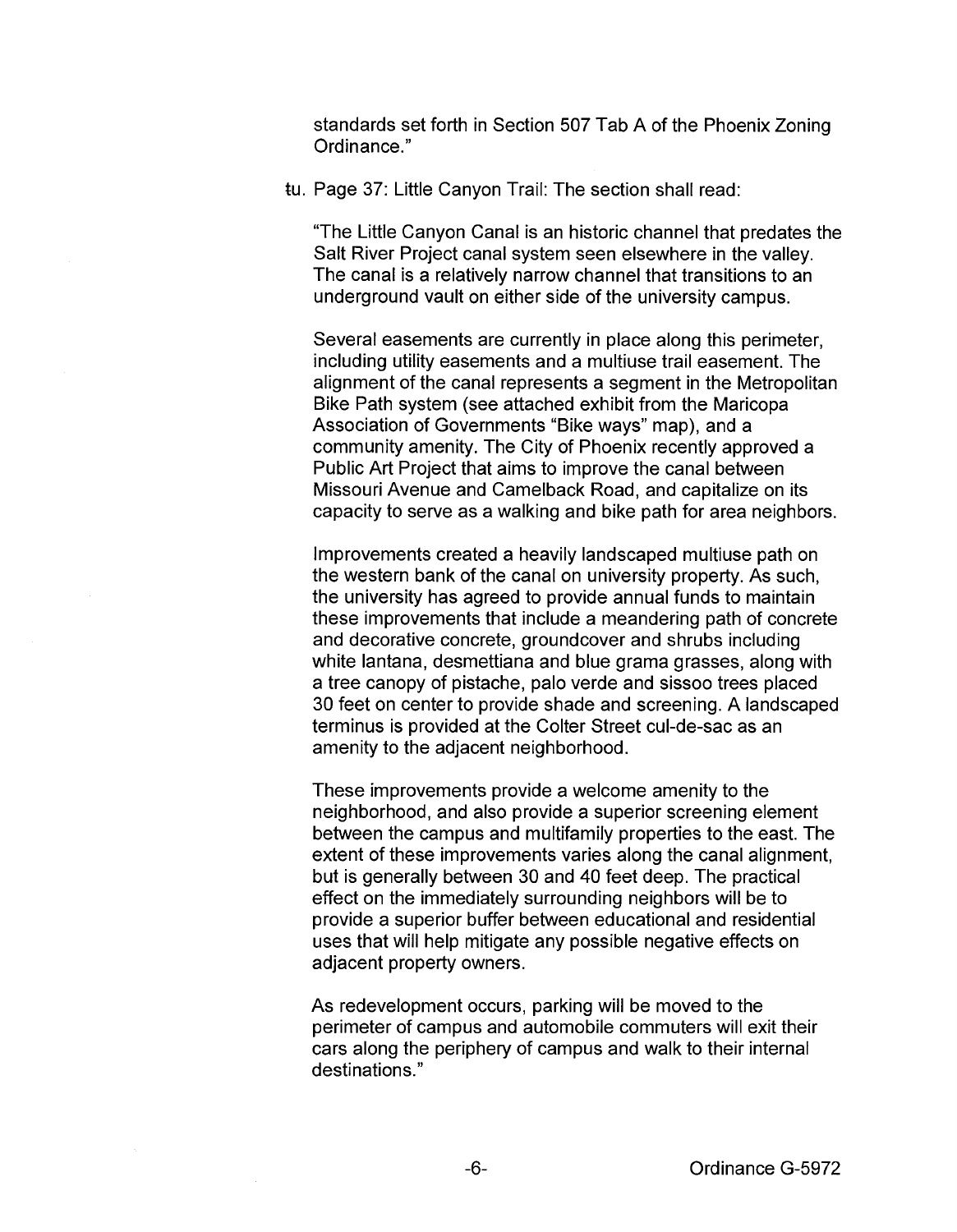- 2. The applicant shall submit a Traffic Impact Study to the Street Transportation Department and the Planning and Development Department prior to preliminary site plan review. The applicant shall be responsible for any dedications and required improvements as recommended by the approved traffic study, as approved by the Planning and Development Department and the Street Transporation Department.
- 2. THE APPLICANT SHALL COMPLY WITH THE RECOMMENDATION OF THE APPROVED GRAND CANYON UNIVERSITY 2014 PUD UPDATE TRAFFIC IMPACT ANALYSIS DATED NOVEMBER 7, 2014. THE FOLLOWING STIPULATIONS SHALL BE COMPLETED AS A CONDITION OF THE PUD APPROVAL:
	- a. DEVELOPER SHALL SUBMIT A SIGNED FINANCIAL COMMITMENT LETTER AND DEPOSIT AN ESCROW CHECK IN THE AMOUNT OF SIXTY THOUSAND DOLLARS WITH THE STREET TRANSPORTATION DEPARTMENT TO BE UTILIZED FOR FUTURE SIGNAL AND CORRIDOR ANALYSIS AS NEEDED.
	- b. CONSTRUCT TRAFFIC CALMING AS APPROVED BY THE TRAFFIC OPERATIONS SECTION OF THE STREET TRANSPORTATION DEPARTMENT ON COLTER STREET, 30TH DRIVE AND MISSOURI AVENUE.
	- c. COLLECT TRAFFIC VOLUME AND SPEED DATA ON SURROUNDING CAMPUS STREETS AT LEAST ONCE PER ACADEMIC YEAR.
	- d. RESTRICT LEFT TURNS OUT FROM THE 34TH AVENUE AND CAMELBACK ROAD ACCESS POINT DURING THE PM PEAK HOUR.
	- e. CLOSE GATE ACCESS AT THE 32ND AVENUE ACCESS POINT TO TRAFFIC NOT RELATED TO EVENTS, BUSES OR DELIVERIES.
	- f. RESTRICT LEFT TURNS OUT FROM THE 35TH AVENUE AND CAMPUS CIRCULATOR ROAD ACCESS POINT DURING THE PM PEAK HOUR.
	- g. MODIFY THE STRIPING TO THE 31ST AVENUE AND CAMELBACK ROAD INTERSECTION PER THE TRAFFIC IMPACT ANALYSIS TO ENHANCE OPERATION.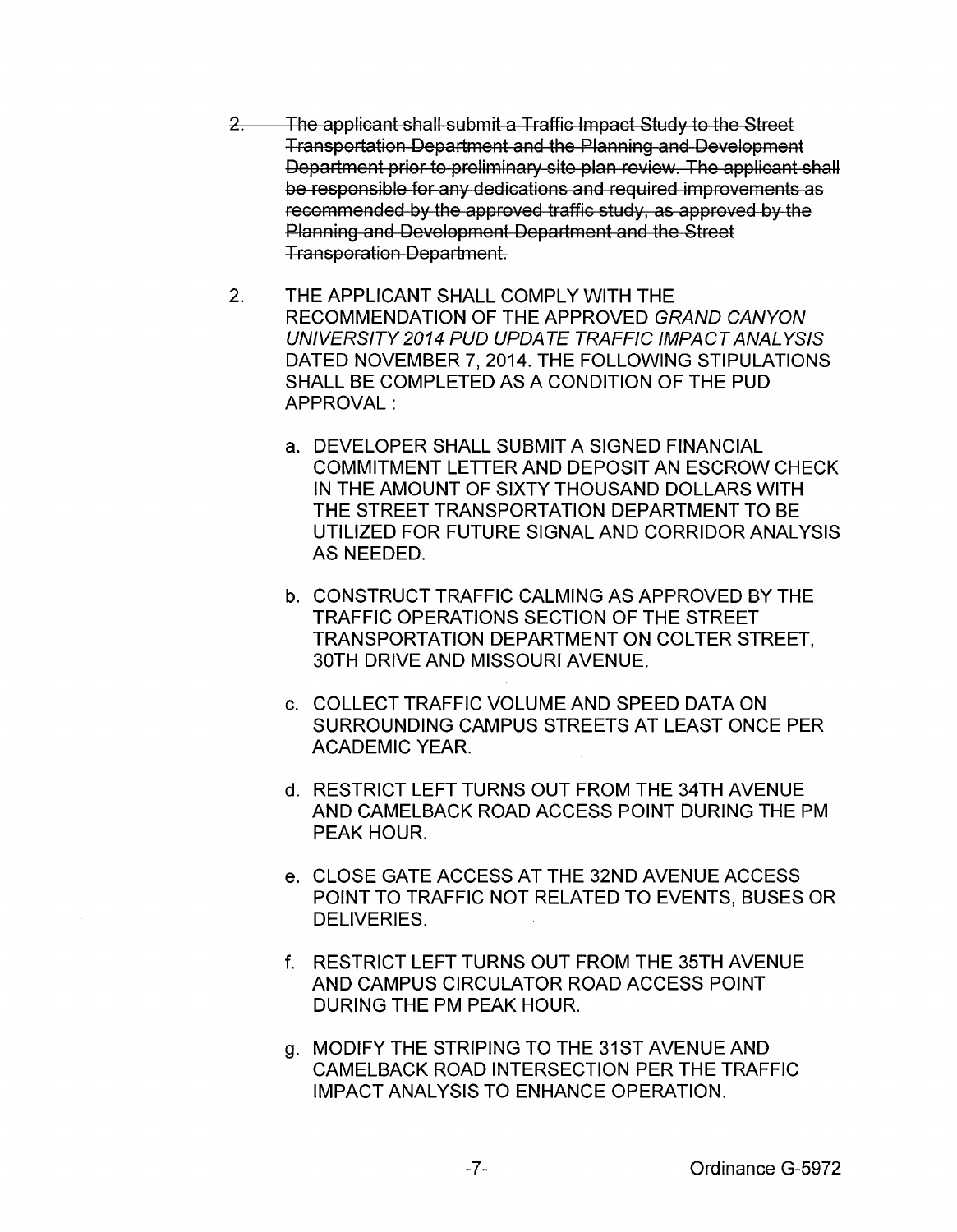h. DEVELOPER TO UPGRADE THE TRAFFIC SIGNAL AT 33RD AVENUE AND CAMELBACK ROAD TO PROVIDE DUAL SOUTHBOUND LEFT-TURN LANES AND ALLOW FOR A PROTECTED/PERMITTED EASTBOUND LEFT-TURN PHASE.

SECTION 3: If any section, subsection, sentence, clause, phrase or portion of this ordinance is for any reason held to be invalid or unconstitutional by the decision of any court of competent jurisdiction, such decision shall not affect the validity of the remaining portions hereof.

PASSED by the Council of the City of Phoenix this 17th day of December,

2014.



**MAYOR** 

ATTEST:

City Clerk

APPROVED AS TO FORM:

Acting City Attorney pm

REVIEWED BY:

City Manager

PL:tml: 1159289v1 (CM#78) (Item 133) 12/17/14

Attachments: A- Legal Description (16 Pages) B- Ordinance Location Map (1 Page)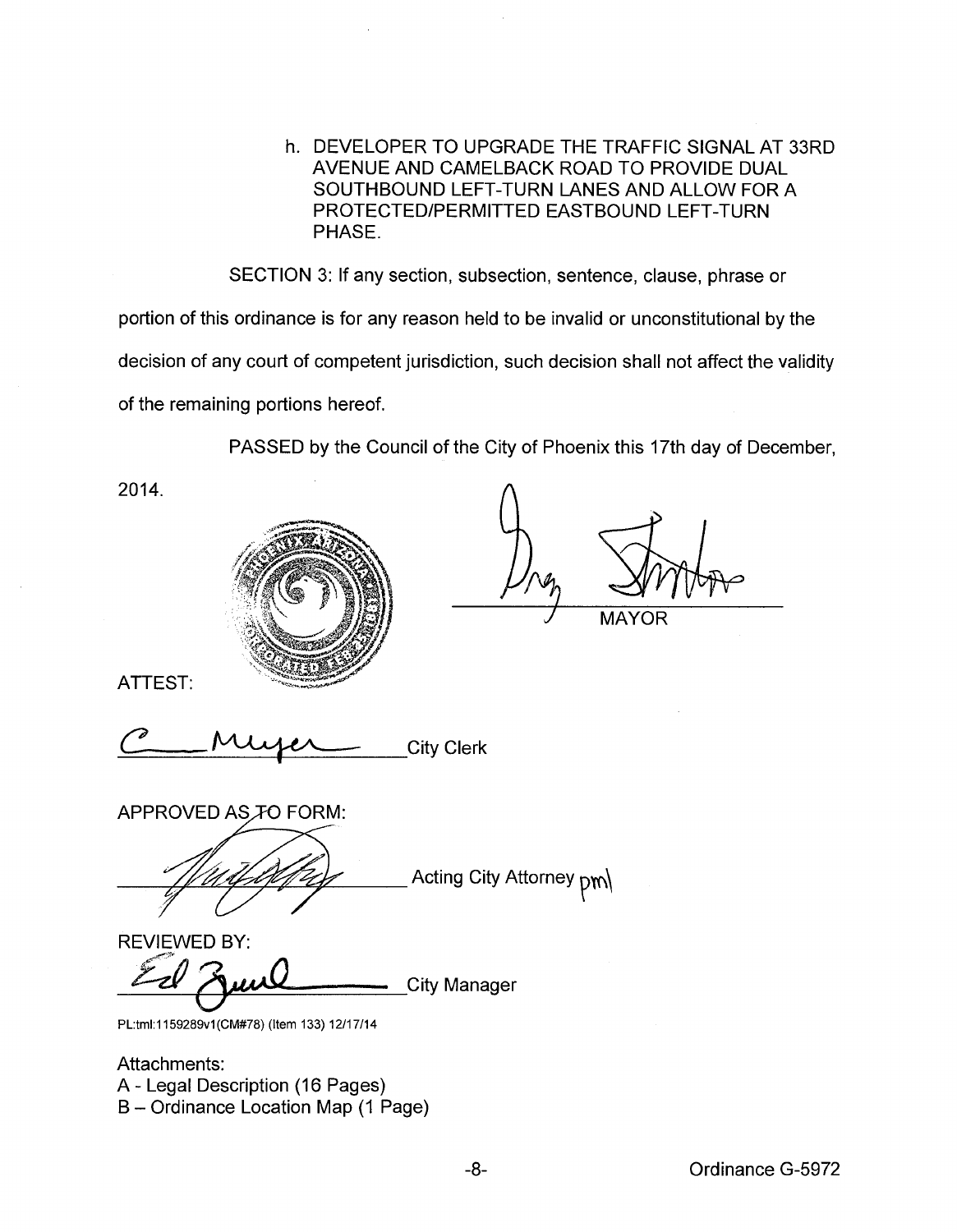# ATTACHMENT A

### LEGAL DESCRIPTION FOR Z-3-B-10-5

#### **PARCEL NO. 1 (35TH & CAMELBACK CAMPUS):**

THAT PORTION OF THE SOUTHWEST QUARTER AND THE SOUTHEAST QUARTER OF SECTION 14, TOWNSHIP 2 NORTH, RANGE 2 EAST OF THE GILA AND SALT RIVER MERIDIAN, MARICOPA COUNTY, ARIZONA, MORE PARTICULARLY DESCRIBED AS FOLLOWS:

COMMENCING AT A CITY OF PHOENIX BRASS CAP IN HAND HOLE MARKING THE SOUTH QUARTER CORNER OF SAID SECTION 14, FROM WHICH A CITY OF PHOENIX BRASS CAP IN HAND HOLE MARKING THE SOUTHWEST CORNER OF SAID SECTION 14 BEARS NORTH 89°55'51" WEST, 2621.08 FEET; THENCE ALONG THE EAST LINE OF THE SOUTHWEST QUARTER OF SAID SECTION 14 NORTH 00°06'04" EAST, 638.66 FEET TO A%" REBAR WITH CAP STAMPED "LS 48510" MARKING THE SOUTHEAST CORNER OF THAT PARCEL AS DESCRIBED IN THAT CERTAIN SPECIAL WARRANTY DEED RECORDED UNDER DOCUMENT NUMBER 2010-0043322, RECORDS OF MARICOPA COUNTY, ARIZONA, AND THE POINT OF BEGINNING;

THENCE CONTINUING ALONG SAID EAST LINE NORTH 00°06'04" EAST, 688.55 FEET TO THE NORTHWEST CORNER OF LOT 1, BLOCK 3, PLAT OF "HOMELAND" AS RECORDED IN BOOK 15 OF MAPS, PAGE 18, RECORDS OF MARICOPA COUNTY, ARIZONA, AND THE SOUTHEAST CORNER OF A PARCEL AS DESCRIBED IN DOCKET 8422, PAGE 181, RECORDS OF MARICOPA COUNTY, ARIZONA, SAID CORNER BEING MARKED BY A 1/2" REBAR WITH CAP STAMPED "LS 48510", AND ALSO BEING THE BEGINNING OF A NON-TANGENT 25.00 FOOT RADIUS CURVE CONCAVE TO THE SOUTH, SAID CURVE BEING TANGENT TO THE NORTH LINE OF SAID LOT 1, OF WHICH THE RADIUS POINT OF SAID CURVE BEARS SOUTH 00°01'44" WEST, 25.00 FEET;

THENCE ALONG SAID CURVE TO THE LEFT, THROUGH A CENTRAL ANGLE OF 38°12'17", AN ARC LENGTH OF 16.67 FEET TO A 1/2" REBAR WITH CAP STAMPED "LS 48510" AND THE POINT OF REVERSE CURVATURE OF A 45.00 FOOT RADIUS CURVE CONCAVE TO THE EAST;

THENCE ALONG SAID CURVE TO THE RIGHT, THROUGH A CENTRAL ANGLE OF 256°25'35", AN ARC LENGTH OF 201.40 FEET TO A 1/2" REBAR WITH CAP STAMPED "LS 48510" AND THE POINT OF REVERSE CURVATURE OF A 25.00 FOOT RADIUS CURVE CONCAVE TO THE NORTH;

THENCE ALONG SAID CURVE TO THE LEFT THROUGH A CENTRAL ANGLE OF 38°21'29", AN ARC LENGTH OF 16.74 FEET TO THE NORTHEAST CORNER OF SAID PARCEL AND THE SOUTHWEST CORNER OF LOT 1, PLAT OF "COLTER OFFICE COMPLEX" AS FILED IN BOOK 1117, PAGE 3, RECORDS OF MARICOPA COUNTY, ARIZONA, SAID CORNER BEING MARKED BY A 1/2" REBAR WITH CAP STAMPED "LS 48510";

THENCE SOUTH 89°59'35" EAST, 297.51 FEET ALONG THE SOUTH LINE OF SAID LOT 1 TO THE SOUTHEAST CORNER OF SAID LOT 1, SAID CORNER BEING MARKED BY A 1/2" REBAR WITH CAP STAMPED "LS 48510";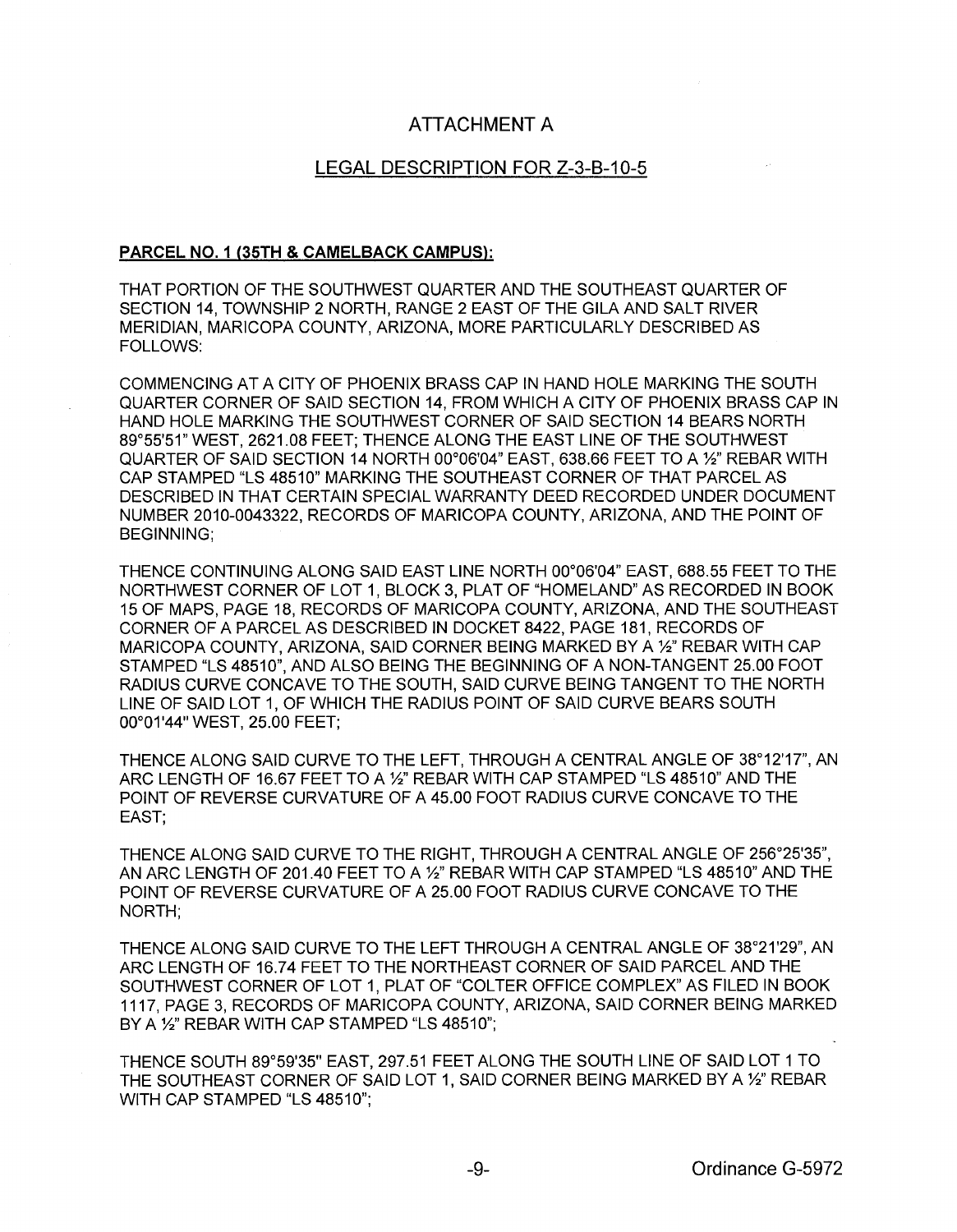THENCE NORTH 00°1 0'43" EAST, 942.00 FEET ALONG THE EAST LINE OF SAID LOT 1 AND THE EAST LINES OF LOTS 4 AND 6, PLAT OF "HOMESITE TRACTS" AS FILED IN BOOK 18 OF MAPS, PAGE 48, RECORDS OF MARICOPA COUNTY, ARIZONA, TO THE NORTH LINE OF SAID LOT6;

THENCE SOUTH 89°58'57" WEST, 298.79 FEET ALONG THE NORTH LINE OF SAID LOT 6 TO THE NORTHWEST CORNER OF SAID LOT 6, SAID CORNER LYING ON SAID EAST LINE OF THE SOUTHWEST QUARTER OF SECTION 14;

THENCE NORTH 00°06'04" EAST, 133.95 FEET ALONG SAID EAST LINE TO THE SOUTH LINE OF THE NORTH 180 FEET OF LOT 8, SAID PLAT OF "HOMESITE TRACTS";

THENCE NORTH 89°58'09" EAST, 298.97 FEET ALONG SAID SOUTH LINE TO THE EAST LINE OF SAID LOT 8;

THENCE NORTH 00°10'43" EAST, 150.00 FEET ALONG SAID EAST LINE TO THE SOUTH LINE OF THE NORTH 30.00 FEET OF SAID LOT 8;

THENCE SOUTH 89°58'09" WEST, 259.17 FEET ALONG SAID SOUTH LINE TO THE EAST LINE OF THE WEST 40.00 FEET OF SAID LOT 8;

THENCE SOUTH 00°06'04" WEST, 10.00 FEET ALONG SAID EAST LINE TO THE SOUTH LINE OF THE NORTH 40.00 FEET OF THE SOUTHEAST QUARTER OF SAID SECTION 14;

THENCE SOUTH 89°58'09" WEST, 40.00 FEET ALONG SAID SOUTH LINE TO SAID EAST LINE OF THE SOUTHWEST QUARTER OF SECTION 14;

THENCE SOUTH 89°58'09" WEST, 430.00 FEET ALONG THE SOUTH LINE OF THE NORTH 40.00 FEET OF SAID SOUTHWEST QUARTER OF SECTION 14 TO A POINT IN THE WEST LINE OF THE EAST 430.00 FEET OF SAID SOUTHWEST QUARTER OF SECTION 14, SAID POINT BEING MARKED BY A CHISELED 'X' IN CONCRETE;

THENCE SOUTH 00°06'04" WEST, 670.21 FEET ALONG SAID WEST LINE TO A POINT IN THE SOUTH LINE OF THAT PARCEL AS DESCRIBED IN THAT CERTAIN WARRANTY DEED FILED IN DOCKET 9110, PAGE 55, RECORDS OF MARICOPA COUNTY, ARIZONA, AND BEING MARKED WITH A 1/2" REBAR WITH CAP STAMPED "LS 48510";

THENCE NORTH 89°58'50" WEST, 886.23 FEET ALONG THE SOUTHERLY LINE OF SAID PARCEL TO THE SOUTHEAST CORNER OF THE PLAT OF "QUATROS (AMENDED)" AS FILED IN BOOK 148, PAGE 14, RECORDS OF MARICOPA COUNTY, ARIZONA;

THENCE NORTH 00°02'13" EAST, 679.43 FEET ALONG THE EAST LINE OF SAID PLAT TO THE SOUTH RIGHT OF WAY LINE OF MISSOURI AVENUE, BEING MARKED BY A 1/2" REBAR WITH CAP STAMPED "LS 12213";

THENCE SOUTH 89°58'09" WEST, 1263.06 FEET ALONG SAID RIGHT OF WAY LINE TO AN ANGLE POINT, BEING MARKED BY A 1/2" REBAR WITH CAP STAMPED "RLS 48510";

THENCE SOUTH 44°53'24" WEST, 19.77 FEET TO AN ANGLE POINT, BEING MARKED BY A 1/2" REBAR WITH CAP STAMPED "RLS 48510";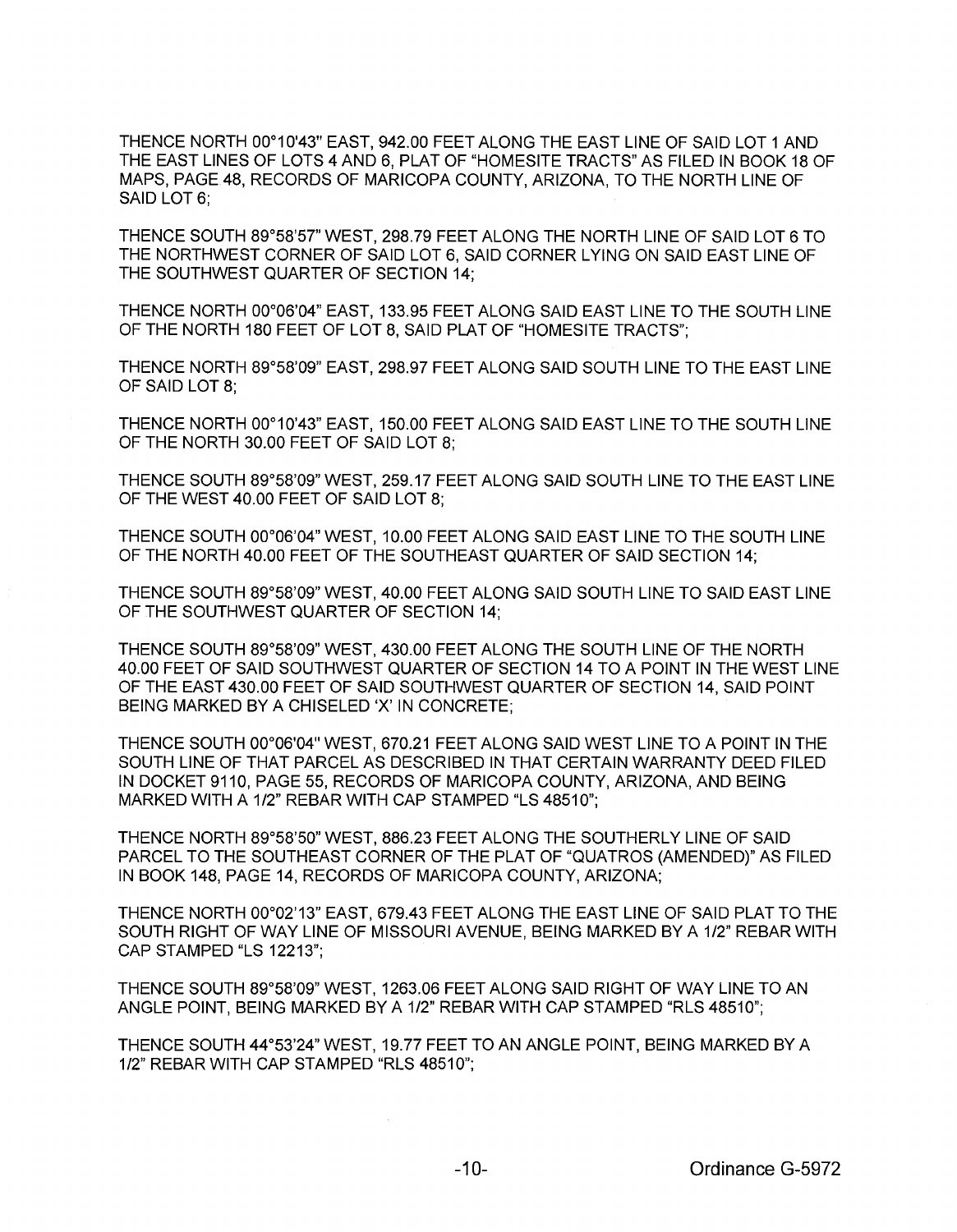THENCE SOUTH 00°11'02" EAST, 1084.75 FEET ALONG THE EAST LINE OF THE WEST 40.00 FEET OF SAID SOUTHWEST QUARTER AND THE EASTERLY RIGHT OF WAY LINE OF 35TH AVENUE TO THE NORTHWEST CORNER OF THAT PARCEL AS DESCRIBED IN DOCUMENT NUMBER 2012-0023184, RECORDS OF MARICOPA COUNTY, ARIZONA, SAID CORNER BEING MARKED WITH A 1/2" REBAR WITH CAP STAMPED "RLS 48510";

THENCE NORTH 89°48'58" EAST, 80.00 FEET ALONG THE NORTH LINE OF SAID PARCEL TO THE NORTHEAST CORNER OF SAID PARCEL, SAID CORNER BEING MARKED WITH A 1/2" REBAR WITH CAP STAMPED "RLS 48510";

THENCE SOUTH 00°11'02" EAST, 170.00 FEET ALONG THE EAST LINE OF SAID PARCEL TO THE SOUTHEAST CORNER OF SAID PARCEL, SAID CORNER BEING MARKED WITH A 1/2" REBAR WITH CAP STAMPED "RLS 48510";

THENCE SOUTH 89°48'58" WEST, 80.00 FEET ALONG THE SOUTH LINE OF SAID PARCEL AND THE SOUTH LINES OF THOSE PARCELS AS DESCRIBED IN DOCKET 11058, PAGE 1231, RECORDS OF MARICOPA COUNTY, ARIZONA, AND BOOK 235, PAGE 383, RECORDS OF MARICOPA COUNTY, ARIZONA, TO A POINT IN SAID EASTERLY RIGHT OF WAY LINE OF 35<sup>TH</sup> AVENUE AND THE EASTERLY LINE OF SAID PARCEL NUMBER ONE DESCRIBED IN THAT CERTAIN QUIT CLAIM DEED FILED IN DOCKET 10860, PAGE 502, SAID POINT BEING MARKED BY A 1/2" REBAR WITH CAP STAMPED "RLS 48510";

THENCE SOUTH 00°11'02" EAST, 20.51 FEET ALONG SAID RIGHT OF WAY LINE AND THE EAST LINE OF SAID PARCEL NUMBER ONE TO THE SOUTH LINE OF THE NORTHWEST QUARTER OF THE SOUTHWEST QUARTER OF SAID SECTION 14 AND THE NORTHEAST CORNER OF THAT PARCEL DESCRIBED IN THAT CERTAIN QUIT CLAIM DEED FILED IN DOCKET 2865, PAGE 98, RECORDS OF MARICOPA COUNTY, ARIZONA;

THENCE CONTINUING SOUTH 00°11'02" EAST, 629.26 FEET ALONG THE EAST LINE OF SAID PARCEL AND ALONG SAID RIGHT OF WAY LINE TO A POINT ON THE NORTH LINE OF THE SOUTH 690 FEET OF THE SOUTHWEST QUARTER OF SAID SECTION 14, FROM WHICH SAID POINT A 1/21NCH REBAR WITNESS CORNER WITH CAP STAMPED "LS 48510 W.C." BEARS SOUTH 89°55'51" EAST, 2.00 FEET;

THENCE SOUTH 89°55'51" EAST, 650.01 FEET ALONG SAID NORTH LINE AND THE NORTHERLY LINE OF THAT PARCEL DESCRIBED IN THAT CERTAIN SPECIAL WARRANTY DEED RECORDED UNDER DOCUMENT NUMBER 2006-1202438, RECORDS OF MARICOPA COUNTY, ARIZONA, TO THE NORTHEAST CORNER OF SAID PARCEL AND THE NORTHEAST CORNER OF THE SOUTH 690 FEET OF THE WEST 690 FEET OF SAID SOUTHWEST QUARTER, SAID CORNER BEING MARKED BY A 1/2" REBAR;

THENCE SOUTH 00°11'02" EAST, 650.01 FEET ALONG THE EAST LINE OF THE WEST 690 FEET OF SAID SOUTHWEST QUARTER TO A POINT ON THE NORTHERLY RIGHT OF WAY LINE OF CAMELBACK ROAD AND THE NORTHERLY LINE OF THAT PARCEL AS DESCRIBED IN SAID QUIT CLAIM DEED FILED IN DOCKET 2865, PAGE 98, SAID POINT BEING MARKED BY A  $\frac{1}{2}$ " IRON PIPE;

THENCE SOUTH 89°55'51" EAST, 568.63 FEET ALONG SAID NORTHERLY LINE OF SAID PARCEL AND ALONG SAID NORTHERLY RIGHT OF WAY LINE TO THE SOUTHWEST CORNER OF PARCEL NUMBER TWO DESCRIBED IN SAID QUIT CLAIM DEED FILED IN DOCKET 10860, PAGE 502, SAID CORNER BEING MARKED BY A 1/2" REBAR WITH CAP STAMPED "RLS 48510";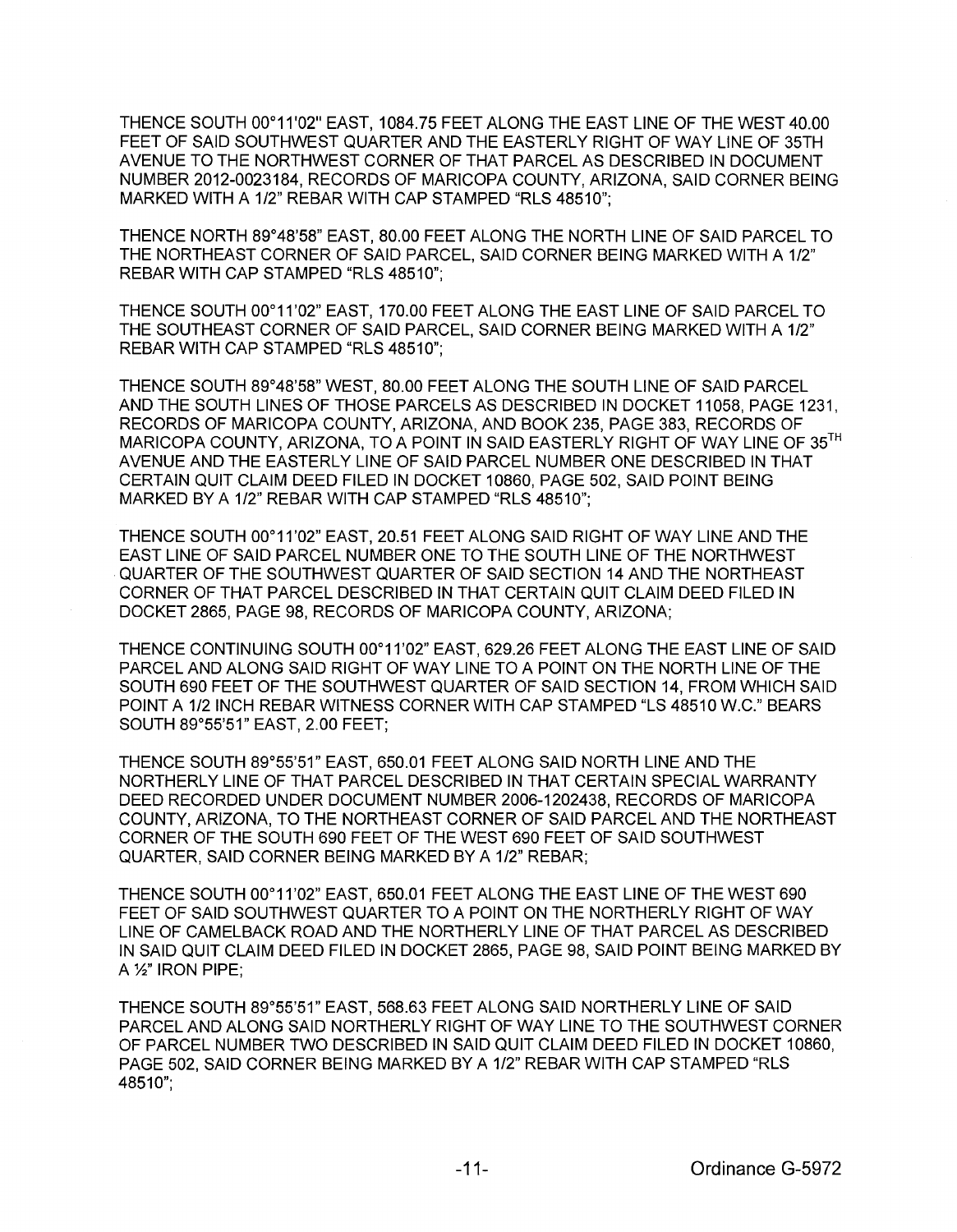THENCE NORTH 45°00'49" EAST, 16.95 FEET ALONG THE NORTH LINE OF SAID PARCEL NUMBER TWO AND SAID NORTHERLY RIGHT OF WAY LINE TO AN ANGLE POINT, SAID ANGLE POINT BEING MARKED BY A 1/2" REBAR WITH CAP STAMPED "RLS 48510";

THENCE SOUTH 89°55'51" EAST, 229.00 FEET ALONG SAID NORTH LINE OF SAID PARCEL NUMBER TWO AND SAID NORTHERLY RIGHT OF WAY LINE TO AN ANGLE POINT, BEING MARKED BY A %" REBAR WITH CAP STAMPED "LS 35832";

THENCE SOUTH 86°07'03" EAST, 180.42 FEET ALONG SAID NORTH LINE OF SAID PARCEL NUMBER TWO AND SAID NORTHERLY RIGHT OF WAY LINE TO AN ANGLE POINT, BEING MARKED BY A %" REBAR WITH CAP STAMPED "LS 35832";

THENCE SOUTH 89°55'51" EAST, 511.64 FEET ALONG SAID NORTH LINE OF SAID PARCEL NUMBER TWO AND SAID NORTHERLY RIGHT OF WAY LINE TO A POINT IN THE WEST LINE OF THE EAST 430.00 FEET OF THE SOUTHWEST QUARTER OF SAID SECTION 14, SAID POINT BEING MARKED BY A PK NAIL WITH TAG STAMPED "LS 48510";

THENCE NORTH 00°06'04" EAST, 598.80 FEET ALONG SAID WEST LINE AND ALONG THE WESTERLY LINE OF THAT PARCEL DESCRIBED IN THAT CERTAIN WARRANTY DEED FILED IN DOCKET 7870, PAGE 557, RECORDS OF MARICOPA COUNTY, ARIZONA, TO THE SOUTHWEST CORNER OF SAID PARCEL DESCRIBED IN THAT CERTAIN SPECIAL WARRANTY DEED RECORDED UNDER DOCUMENT NUMBER 2010-0043322, SAID CORNER BEING MARKED BY A 1/2" REBAR WITH CAP STAMPED "RLS 48510";

THENCE ALONG THE SOUTH LINE OF SAID PARCEL SOUTH 89°54'46" EAST, 430.00 FEET TO THE POINT OF BEGINNING.

CONTAINS 5,666,480 SQUARE FEET OR 130.084 ACRES, MORE OR LESS.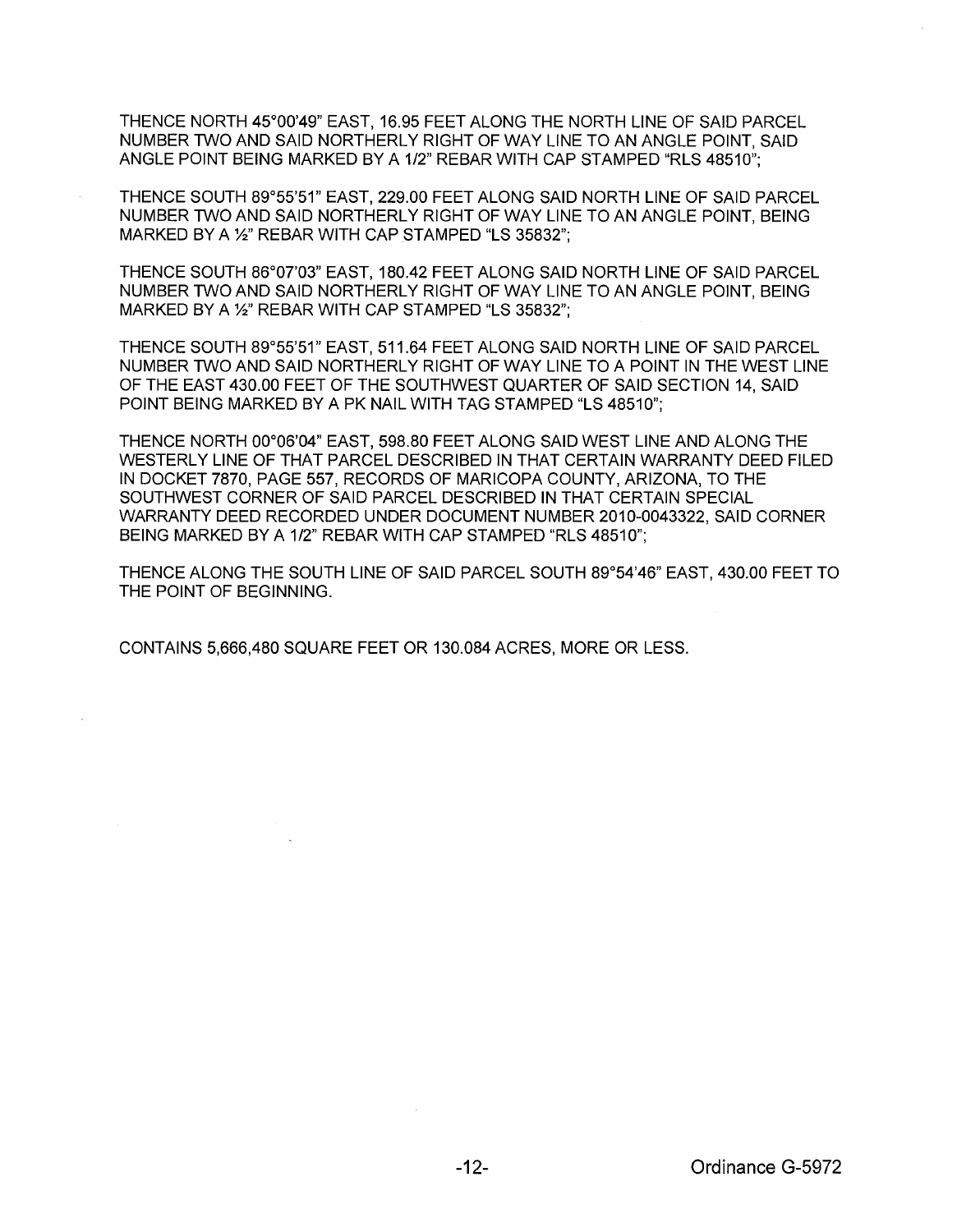# **PARCEL NO. 2 (COLTER STREET PROPERTY):**

THAT PORTION OF THE SOUTHEAST QUARTER OF SECTION 14, TOWNSHIP 2 NORTH, RANGE 2 EAST OF THE GILA AND SALT RIVER MERIDIAN, MARICOPA COUNTY, ARIZONA, MORE PARTICULARLY DESCRIBED AS FOLLOWS:

COMMENCING AT A CITY OF PHOENIX BRASS CAP IN HAND HOLE MARKING THE SOUTH QUARTER CORNER OF SAID SECTION 14, FROM WHICH A CITY OF PHOENIX BRASS CAP IN HAND HOLE MARKING THE SOUTHEAST CORNER OF SAID SECTION 14 BEARS SOUTH 89°56'34" EAST, 2621.76 FEET; THENCE ALONG THE SOUTH LINE OF SAID SOUTHEAST QUARTER SOUTH 89°56'34" EAST, 491.59 FEET; THENCE NORTH 00°03'26" EAST, 40.00 FEET TO THE INTERSECTION OF THE NORTH LINE OF THE SOUTH 40.00 FEET OF SAID SOUTHEAST QUARTER, SAID NORTH LINE ALSO BEING THE NORTHERLY RIGHT OF WAY LINE OF CAMELBACK ROAD, AND THE WEST LINE OF LOT 12, BLOCK 3, PLAT OF "HOMELAND", AS FILED IN BOOK 15 OF MAPS, PAGE 18, RECORDS OF MARICOPA COUNTY, ARIZONA, SAID INTERSECTION BEING MARKED BY A 1/2" REBAR WITH CAP STAMPED "RLS 48510" AND BEING THE POINT OF BEGINNING;

THENCE NORTH 00°08'54" EAST, 621.32 FEET ALONG THE WEST LINE OF SAID LOT 12 TO THE NORTHWEST CORNER OF SAID LOT 12, SAID CORNER BEING MARKED BY A 1/2" REBAR WITH CAP STAMPED "RLS 48510";

THENCE NORTH 89°58'04" WEST, 328.06 FEET ALONG THE SOUTH LINE OF LOTS 3 AND 2, BLOCK 3, SAID PLAT OF "HOMELAND" TO THE SOUTHWEST CORNER OF SAID LOT 2, SAID CORNER BEING MARKED BY MAG NAIL WITH WASHER STAMPED "LS 48510";

THENCE NORTH 00°06'59" EAST, 666.17 FEET ALONG THE WEST LINE OF SAID LOT 2 TO THE NORTHWEST CORNER OF SAID LOT 2, FROM WHICH SAID CORNER A MAG NAIL WITNESS CORNER WITH WASHER STAMPED "LS 48510 WC 11FT" BEARS NORTH 00°06'59" EAST, 11.00 FEET;

THENCE SOUTH 89°59'35" EAST, 189.21 FEET ALONG THE NORTH LINE OF SAID LOT 2 AND THE NORTH LINE OF LOT 2, PLAT OF "COLTER COMMONS", AS FILED IN BOOK 1089, PAGE 30, RECORDS OF MARICOPA COUNTY, ARIZONA, TO THE NORTHEAST CORNER OF SAID LOT 2 OF "COLTER COMMONS", SAID CORNER BEING MARKED BY A 1/2" REBAR WITH RED CAP STAMPED "RLS 31020 GOETZ";

THENCE SOUTH 00°07'56" WEST, 157.57 FEET ALONG THE PROPERTY LINE COMMON TO SAID LOT 2 AND LOT 1, SAID PLAT OF "COLTER COMMONS", TO AN ANGLE POINT, SAID ANGLE POINT BEING MARKED BY A PK NAIL WITH WASHER STAMPED "RLS 31020 GOETZ";

THENCE NORTH 89°57'53" EAST, 111.47 FEET ALONG SAID PROPERTY LINE TO AN ANGLE POINT, SAID ANGLE POINT BEING MARKED BY A 1/2" REBAR WITH RED CAP STAMPED "RLS 31020 GOETZ";

THENCE SOUTH 40°41'03" EAST, 40.71 FEET ALONG SAID PROPERTY LINE TO AN ANGLE POINT, SAID ANGLE POINT BEING MARKED BY A PK NAIL WITH WASHER STAMPED "RLS 31020 GOETZ";

THENCE SOUTH 00°01'08" EAST, 142.12 FEET ALONG SAID PROPERTY LINE TO AN ANGLE POINT, SAID ANGLE POINT BEING MARKED BY A PK NAIL WITH WASHER STAMPED "RLS 31020 GOETZ";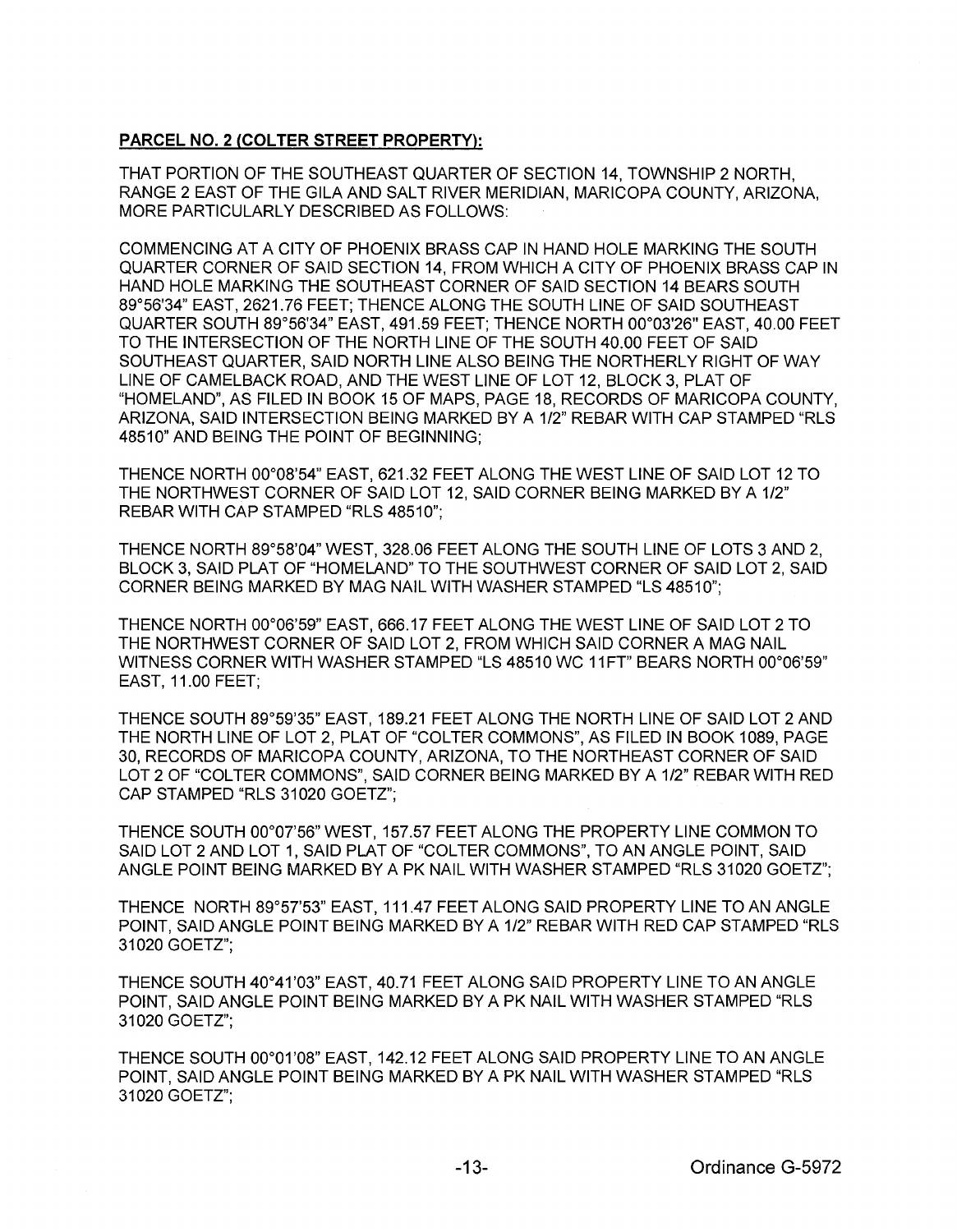THENCE NORTH 89°58'06" EAST, 164.78 FEET ALONG SAID PROPERTY LINE TO THE SOUTHEAST CORNER OF SAID LOT 1, SAID CORNER BEING MARKED BY A 1/2" REBAR WITH RED CAP STAMPED "RLS 31020 GOETZ";

THENCE NORTH 00°09'50" EAST, 330.37 FEET ALONG THE EAST LINE OF SAID LOT 1 TO THE NORTHEAST CORNER OF SAID LOT 1, SAID CORNER BEING MARKED BY A 1/2" REBAR WITH RED CAP STAMPED "RLS 31020 GOETZ";

THENCE SOUTH 89°59'35" EAST, 458.42 FEET ALONG THE NORTH LINE OF LOT 5, 6, AND 7, BLOCK 3, SAID PLAT OF "HOMELAND" TO THE EAST LINE OF THE WEST 130 FEET OF SAID LOT<sub>7:</sub>

THENCE SOUTH 00°11'43" WEST, 666.59 FEET ALONG THE EAST LINE OF THE WEST 130 FEET OF SAID LOT 7 AND LOT 8, BLOCK 3, SAID PLAT OF "HOMELAND" TO THE NORTH LINE OF LOT15, BLOCK 3, SAID PLAT OF "HOMELAND";

THENCE SOUTH 89°58′04″ EAST, 34.03 FEET ALONG SAID NORTH LINE TO THE NORTHEAST CORNER OF SAID LOT 15;

THENCE SOUTH 00°12'44" WEST, 488.00 FEET ALONG THE EAST LINE OF SAID LOT 15 TO A POINT ON THE SOUTH LINE OF THE NORTH 488 FEET OF LOT 16 OF SAID PLAT OF "HOMELAND";

THENCE SOUTH 89°58'04" EAST, 133.91 FEET TO THE EAST LINE OF SAID LOT 16 AND THE WEST RIGHT OF WAY LINE OF 29TH AVENUE;

THENCE SOUTH 00°13'37" WEST, 123.67 FEET TO THE NORTH LINE OF THAT PARCEL AS DESCRIBED IN DOCKET 9174, PAGE 788, RECORDS OF MARICOPA COUNTY, ARIZONA, SAID NORTH LINE ALSO BEING THE NORTH RIGHT OF WAY LINE OF CAMELBACK ROAD;

THENCE NORTH 89°56'34" WEST, 60.00 FEET ALONG SAID NORTH LINE AND SAID RIGHT OF WAY LINE TO A POINT ON THE WEST LINE OF THE EAST 60.00 FEET OF SAID LOT 16;

THENCE SOUTH 00°13'37" WEST, 10.00 FEET ALONG SAID WEST LINE TO THE NORTH LINE OF THE SOUTH 40.00 FEET OF SAID SOUTHEAST QUARTER, SAID NORTH LINE ALSO BEING THE NORTHERLY RIGHT OF WAY LINE OF CAMELBACK ROAD;

THENCE NORTH 89°56'34" WEST, 729.29 FEET ALONG SAID RIGHT OF WAY LINE TO THE POINT OF BEGINNING.

CONTAINS 981,545 SQUARE FEET OR 22.533 ACRES, MORE OR LESS.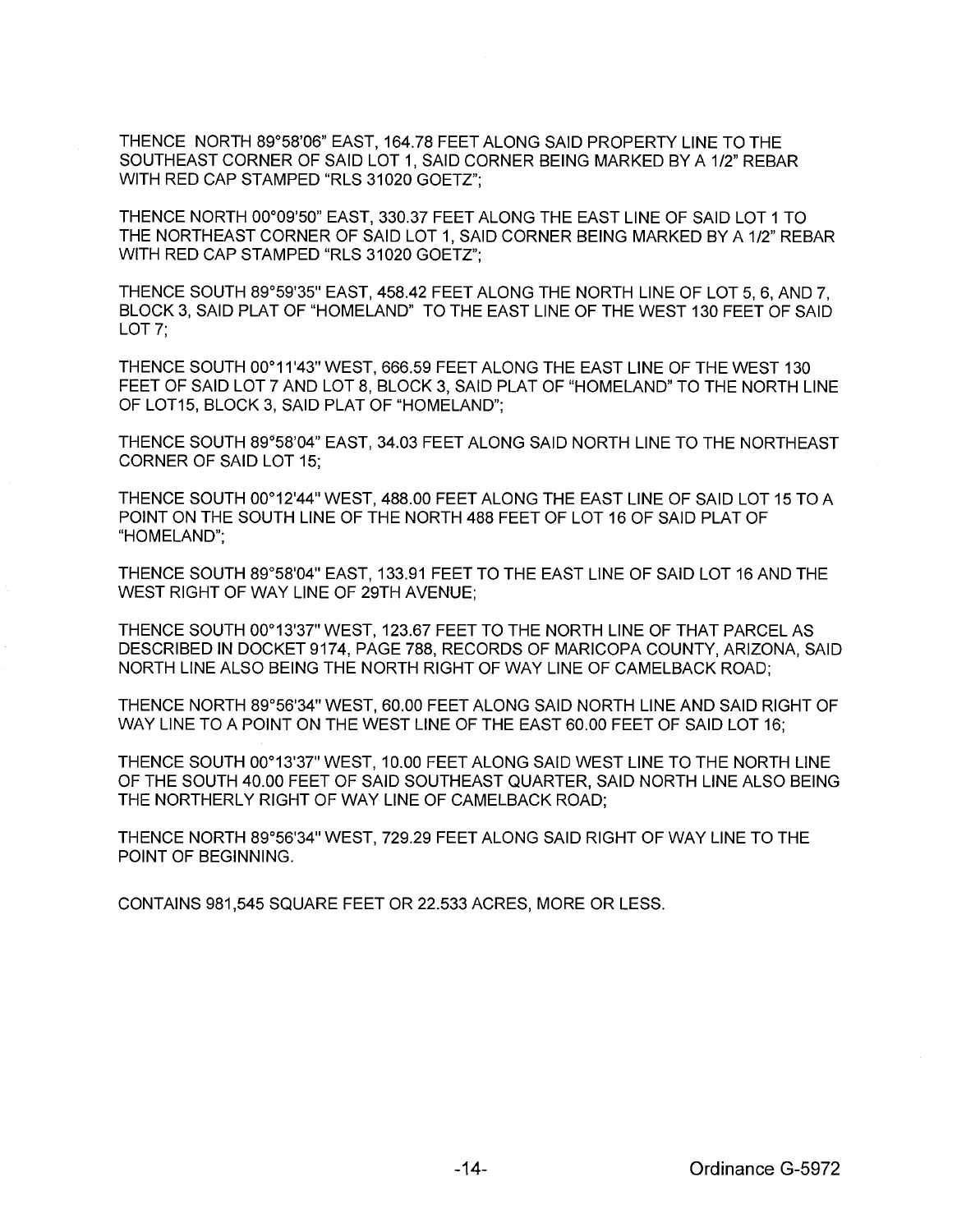# **PARCEL NO.3 (27TH AVENUE PROPERTY):**

THAT PORTION OF THE SOUTHWEST QUARTER OF SECTION 13, TOWNSHIP 2 NORTH, RANGE 2 EAST OF THE GILA AND SALT RIVER MERIDIAN, MARICOPA COUNTY, ARIZONA, MORE PARTICULARLY DESCRIBED AS FOLLOWS:

COMMENCING AT A CITY OF PHOENIX BRASS CAP IN HAND HOLE MARKING THE SOUTHWEST CORNER OF SAID SECTION 13, FROM WHICH A BRASS CAP IN HAND HOLE MARKING THE SOUTH QUARTER CORNER OF SAID SECTION 13 BEARS NORTH 89°28'56" EAST, 2604.62 FEET; THENCE NORTH 89°28'56" EAST, 325.01 FEET TO THE EAST LINE OF THE WEST 324.97 FEET OF SAID SOUTHWEST QUARTER; THENCE NORTH 00°20'47" EAST, 42.00 FEET ALONG SAID EAST LINE TO THE INTERSECTION WITH THE NORTH LINE OF THE SOUTH 42 FEET OF SAID SOUTHWEST QUARTER, SAID NORTH LINE BEING THE NORTH RIGHT OF WAY LINE OF CAMELBACK ROAD AND THE POINT OF BEGINNING;

THENCE CONTINUING NORTH 00°20'47" EAST, 224.66 FEET TO THE NORTH LINE OF THE SOUTH 266.64 FEET OF SAID SOUTHWEST QUARTER;

THENCE SOUTH 89°28'56" WEST, 285.00 FEET ALONG SAID NORTH LINE TO THE EAST LINE OF THE WEST 40 FEET OF SAID SOUTHWEST QUARTER, SAID EAST LINE BEING THE EAST RIGHT OF WAY LINE OF 27TH AVENUE;

THENCE NORTH 00°20'47" EAST, 507.48 FEET ALONG SAID EAST RIGHT OF WAY LINE TO THE NORTHWEST CORNER OF PARCEL NO.4, AS DESCRIBED IN THAT CERTAIN DEED RECORDED UNDER DOCUMENT NUMBER 1997-0068316, RECORDS OF MARICOPA COUNTY, ARIZONA, SAID CORNER ALSO BEING COINCIDENT WITH THE SOUTH LINE OF PARCEL 'A' AS DESCRIBED IN THAT CERTAIN QUIT CLAIM DEED RECORDED UNDER DOCUMENT NUMBER 2013-0272283, RECORDS OF MARICOPA COUNTY, ARIZONA;

THENCE SOUTH 89°31'06" WEST, 40.00 FEET ALONG THE SOUTH LINE OF SAID PARCEL 'A' TO THE SOUTHWEST CORNER OF SAID PARCEL 'A', SAID CORNER BEING COINCIDENT WITH THE WEST LINE OF SAID SECTION 13;

THENCE NORTH 00°20'47" EAST, 520.05 FEET ALONG SAID WEST LINE TO THE NORTHWEST CORNER OF SAID PARCEL 'A';

THENCE NORTH 89°31'06" EAST, 40.00 FEET ALONG THE NORTH LINE OF SAID PARCEL 'A' TO AN ANGLE POINT IN THE NORTH LINE OF SAID PARCEL 'A', ALSO BEING THE NORTHWEST CORNER OF A TRIANGLE PARCEL AS DESCRIBED IN THAT CERTAIN WARRANTY DEED RECORDED UNDER DOCUMENT NUMBER 1987-510237, RECORDS OF MARICOPA COUNTY, ARIZONA;

THENCE SOUTH 00°20'47" WEST, 5.00 FEET ALONG THE PROPERTY LINE OF SAID PARCEL 'A' TO THE SOUTHWEST CORNER OF SAID TRIANGLE PARCEL, SAID CORNER BEING MARKED BY A 1/2" REBAR WITH CAP STAMPED "SPRINGER LS 34399";

THENCE NORTH 44°55'57" EAST, 7.12 FEET ALONG SAID PROPERTY LINE AND THE SOUTHEASTERLY LINE OF SAID TRIANGLE PARCEL TO THE NORTHEAST CORNER OF SAID TRIANGLE PARCEL, SAID CORNER BEING MARKED BY A 1/2" REBAR WITH CAP STAMPED "STUSSY RLS 37259";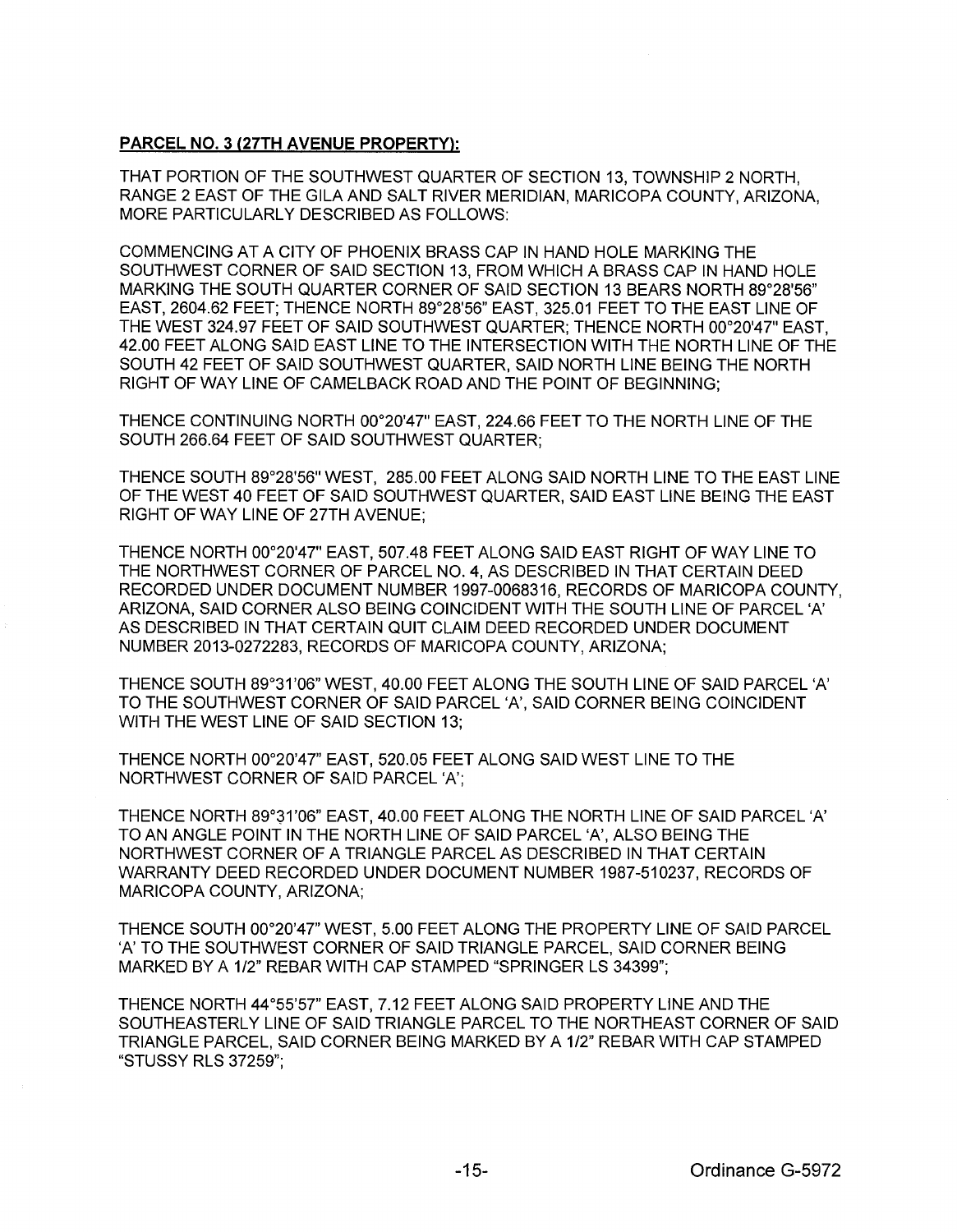THENCE NORTH 89°31'06" EAST, 1259.63 FEET ALONG THE NORTH LINES OF SAID PARCEL 'A' AND PARCEL 'B' AS DESCRIBED IN THAT CERTAIN QUIT CLAIM DEED RECORDED UNDER DOCUMENT NUMBER 2013-0272284, RECORDS OF MARICOPA COUNTY, ARIZONA, SAID NORTH LINES ALSO BEING THE SOUTH RIGHT OF WAY LINE OF COLTER STREET, TO THE NORTHEAST CORNER OF SAID PARCEL 'B', SAID CORNER BEING MARKED BY A 1/2" REBAR WITH YELLOW PLASTIC CAP STAMPED "RLS 48510", AND SAID CORNER BEING COINCIDENT WITH THE WEST RIGHT OF WAY LINE OF BLACK CANYON HIGHWAY (1-17) AND THE WESTERLY LINE OF A PARCEL AS DESCRIBED IN THAT CERTAIN WARRANTY DEED RECORDED UNDER DOCKET 273, PAGE 112, RECORDS OF MARICOPA COUNTY, ARIZONA;

THENCE SOUTH 00°26'59" WEST, 292.07 FEET ALONG SAID WESTERLY RIGHT OF WAY LINE TO AN ANGLE POINT IN SAID RIGHT OF WAY LINE, SAID ANGLE POINT BEING MARKED BY A MAG NAIL WITH BRASS WASHER STAMPED "LS 48510";

THENCE SOUTH 06°08'29" WEST, 933.80 FEET ALONG SAID RIGHT OF WAY LINE TO THE NORTHERLY CORNER OF THAT CERTAIN PARCEL AS DESCRIBED IN DOCUMENT NUMBER 1999-0161426, RECORDS OF MARICOPA COUNTY, ARIZONA;

THENCE SOUTH 34°40'18" WEST, 21.51 FEET ALONG THE NORTHWESTERLY LINE OF SAID PARCEL TO THE BEGINNING OF A NON-TANGENT CURVE, CONCAVE TO THE NORTHWEST, HAVING A RADIUS OF 40.31 FEET, FROM WHICH BEGINNING THE RADIUS POINT BEARS NORTH 39°35'21" WEST:

THENCE WESTERLY 26.46 FEET ALONG SAID CURVE THROUGH A CENTRAL ANGLE OF 37°36'35" TO THE WEST CORNER OF SAID PARCEL AND THE NORTH LINE OF THAT PARCEL AS DESCRIBED IN DOCKET 14630, PAGE 58, RECORDS OF MARICOPA COUNTY, ARIZONA;

THENCE SOUTH 88°01'14" WEST, 122.75 FEET ALONG THE NORTH LINE OF SAID PARCEL TO THE WEST LINE OF THAT PARCEL AS DESCRIBED IN DOCKET 4834, PAGE 206, RECORDS OF MARICOPA COUNTY, ARIZONA;

THENCE SOUTH 06°08'29" WEST, 2.02 FEET ALONG SAID LINE TO THE SOUTHWEST CORNER OF SAID PARCEL;

THENCE SOUTH 89°28'56" WEST, 725.57 FEET ALONG THE NORTH LINE OF THE SOUTH 42.00 FEET OF SAID SOUTHWEST QUARTER AND THE NORTH RIGHT OF WAY LINE OF CAMELBACK ROAD TO THE POINT OF BEGINNING;

EXCEPT THAT PORTION DESCRIBED IN THAT CERTAIN GENERAL WARRANTY DEED RECORDED UNDER DOCUMENT NUMBER 2000-0945122, RECORDS OF MARICOPA COUNTY, ARIZONA, AS PARCEL NO. 1 AND PARCEL NO. 2, BEING A PORTION OF THE SOUTHWEST QUARTER OF THE SOUTHWEST QUARTER OF SECTION 13, TOWNSHIP 2 NORTH, RANGE 2 EAST OF THE GILA AND SALT RIVER BASE AND MERIDIAN, MARICOPA COUNTY, ARIZONA, LYING WEST OF THE WESTERLY RIGHT-OF-WAY LINE OF THE BLACK CANYON HIGHWAY, DESCRIBED AS FOLLOWS:

COMMENCING AT THE SOUTHWEST CORNER OF SAID SECTION 13;

THENCE NORTH 89 DEGREES 57 MINUTES 40 SECONDS EAST 630.00 FEET;

THENCE NORTH 00 DEGREES 49 MINUTES 40 SECONDS EAST 42.00 FEET TO THE POINT OF BEGINNING;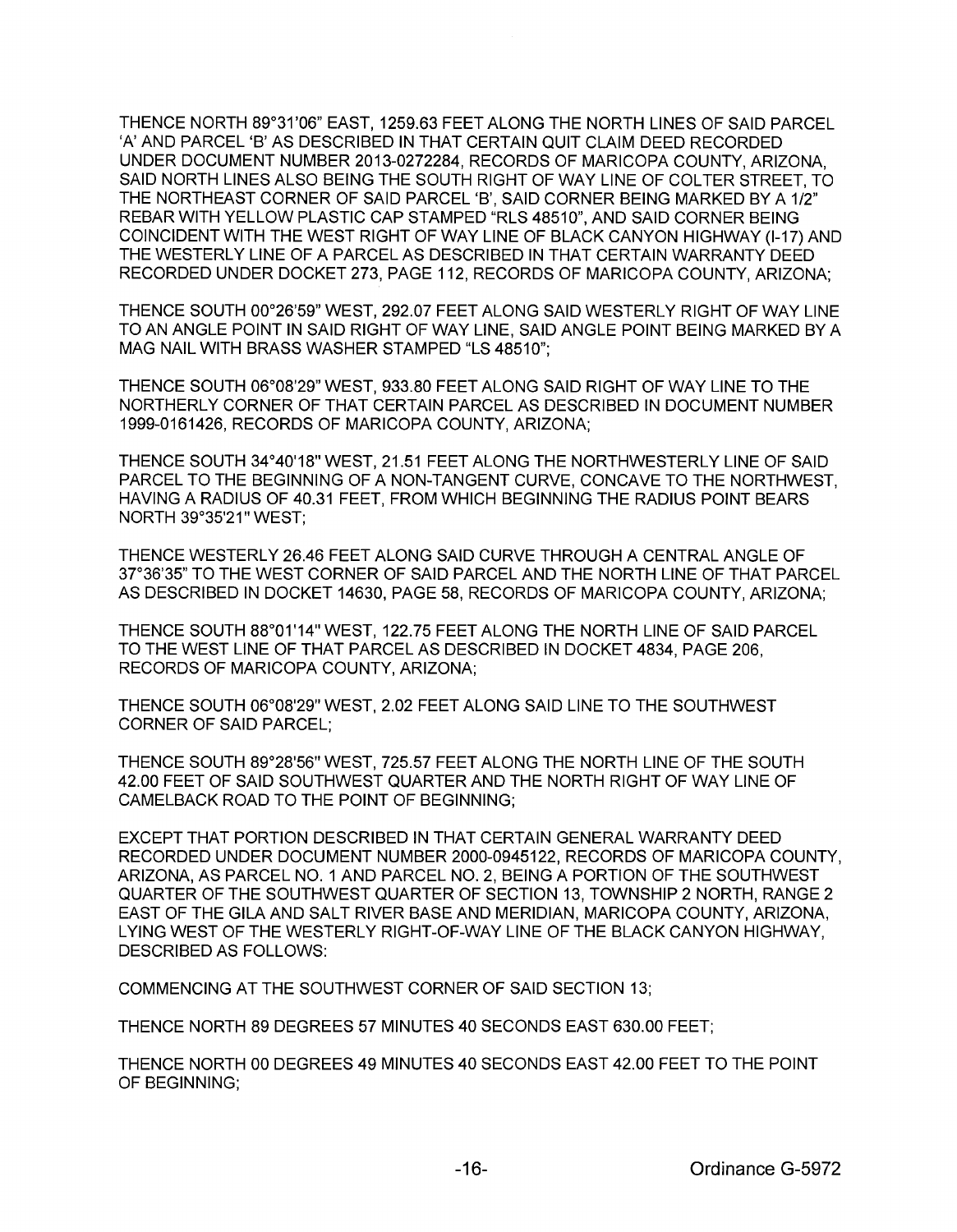THENCE NORTH 00 DEGREES 47 MINUTES 46 SECONDS EAST 428.04 FEET;

THENCE NORTH 89 DEGREES 57 MINUTES 18 SECONDS EAST 59.84 FEET;

THENCE SOUTH 00 DEGREES 38 MINUTES 56 SECONDS WEST 123.83 FEET;

THENCE SOUTH 00 DEGREES 50 MINUTES 22 SECONDS WEST 304.21 FEET;

THENCE SOUTH 89 DEGREES 57 MINUTES 40 SECONDS WEST 59.94 FEET TO THE POINT OF BEGINNING; AND

EXCEPT THAT PORTION OF THE SOUTHWEST QUARTER OF THE SOUTHWEST QUARTER OF SECTION 13, TOWNSHIP 2 NORTH, RANGE 2 EAST OF THE GILA AND SALT RIVER BASE AND MERIDIAN, MARICOPA COUNTY, ARIZONA, LYING WEST OF THE WESTERLY RIGHT-OF-WAY LINE OF THE BLACK CANYON HIGHWAY, DESCRIBED AS FOLLOWS;

COMMENCING AT THE SOUTHWEST CORNER OF SAID SECTION 13;

THENCE NORTH 89 DEGREES 57 MINUTES 40 SECONDS EAST 792.26 FEET;

THENCE NORTH 00 DEGREES 45 MINUTES 56 SECONDS EAST 41.97 FEET TO A CORNER POINT ON DEED RECORDED AS 86-531860, OF OFFICIAL RECORDS AND THE POINT OF BEGINNING;

THENCE NORTH 00 DEGREES 45 MINUTES 56 SECONDS EAST 302.59 FEET;

THENCE NORTH 00 DEGREES 45 MINUTES 56 SECONDS EAST 125.45 FEET TO A POINT ON A NORTH LINE ON DEED RECORDED AS 86-531860, OF OFFICIAL RECORDS;

THENCE NORTH 89 DEGREES 57 MINUTES 18 SECONDS EAST 458.35 FEET TO THE WESTERLY RIGHT-OF-WAY LINE OF THE BLACK CANYON HIGHWAY (INTERSTATE HIGHWAY 17);

THENCE SOUTH 06 DEGREES 34 MINUTES 57 SECONDS WEST 40.06 FEET;

THENCE SOUTH 89 DEGREES 53 MINUTES 52 SECONDS WEST 276.80 FEET;

THENCE SOUTH 03 DEGREES 19 MINUTES 27 SECONDS WEST 159.56 FEET;

THENCE SOUTH 89 DEGREES 35 MINUTES 45 SECONDS WEST 15.03 FEET;

THENCE SOUTH 04 DEGREES 08 MINUTES 50 SECONDS WEST 229.17 FEET;

THENCE SOUTH 89 DEGREES 57 MINUTES 40 SECONDS WEST 141.84 FEET TO THE POINT OF BEGINNING.

CONTAINS 1,385,850 SQUARE FEET OR 31.815 ACRES, MORE OR LESS.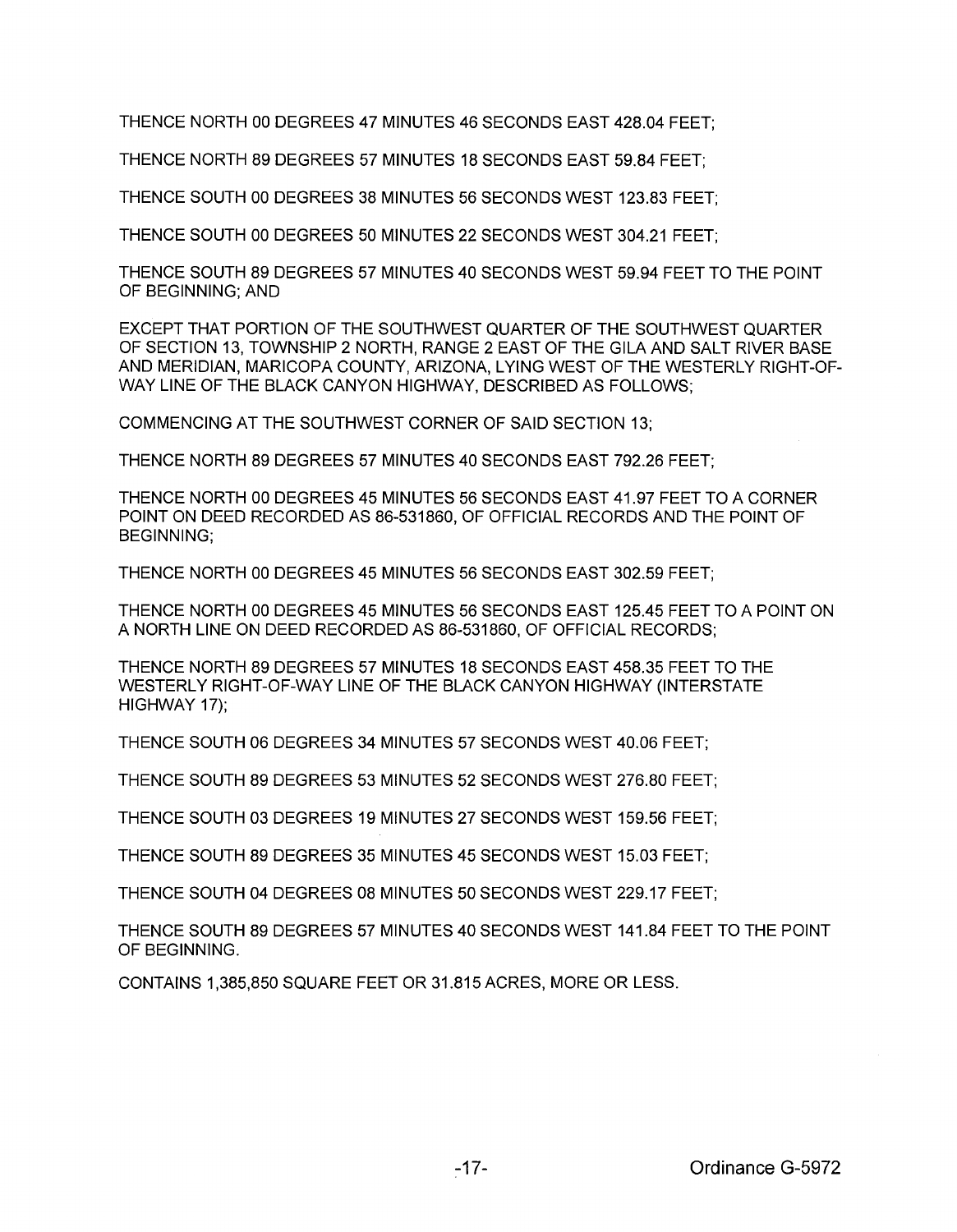#### **PARCEL NO.4 (EAST OF 30TH DRIVE):**

UNITS 1 THROUGH 71, INCLUSIVE, COLTER MEADOWS CONDOMINIUMS, ACCORDING TO DECLARATION OF HORIZONTAL PROPERTY REGIME RECORDED MARCH 26, 19851N DOCUMENT NO. 85-130175, AND RERECORDED APRIL 29, 1985 IN DOCUMENT NO. 85- 190910, AND PLAT RECORDED IN BOOK 280 OF MAPS, PAGE 38, RECORDS OF MARICOPA COUNTY, ARIZONA;

TOGETHER WITH EACH UNITS UNDIVIDED INTEREST IN AND TO THE COMMON AREAS, AS SET FORTH IN SAID DECLARATION AND DESIGNATED ON SAID PLAT; AND

TOGETHER WITH THAT PORTION OF THE SOUTHEAST QUARTER OF SECTION 14, TOWNSHIP 2 NORTH, RANGE 2 EAST OF THE GILA AND SALT RIVER MERIDIAN, MARICOPA COUNTY, ARIZONA, MORE PARTICULARLY DESCRIBED AS FOLLOWS:

COMMENCING AT A CITY OF PHOENIX BRASS CAP IN HAND HOLE MARKING THE SOUTH QUARTER CORNER OF SAID SECTION 14, FROM WHICH A CITY OF PHOENIX BRASS CAP FLUSH MARKING THE CENTER SECTION CORNER OF SAID SECTION 14 BEARS NORTH 00°06'04" EAST, 2643.03 FEET;

THENCE NORTH 00°06'04" EAST, 1357.21 FEET ALONG THE WEST LINE OF THE SOUTHEAST QUARTER OF SAID SECTION TO THE ROADWAY CENTERLINE OF COLTER STREET;

THENCE SOUTH 89°59'35" EAST, 327.47 FEET ALONG SAID CENTERLINE TO A CITY OF PHOENIX BRASS CAP FLUSH MARKING THE ROADWAY CENTERLINE INTERSECTION OF SAID COLTER STREET AND NORTH 30TH DRIVE;

THENCE NORTH 00°10'43" EAST, 658.10 FEET ALONG THE ROADWAY CENTERLINE OF SAID NORTH 30TH DRIVE;

THENCE LEAVING SAID ROADWAY CENTERLINE SOUTH 89°49'17" EAST, 30.00 FEET TO THE NORTHWEST CORNER OF LOT 3, PLAT OF "HOMESITE TRACTS", AS FILED IN BOOK 18 OF MAPS, PAGE 48, RECORDS OF MARICOPA COUNTY, ARIZONA, AND THE POINT OF BEGINNING;

THENCE NORTH 89°59'01" EAST, 298.97 FEET ALONG THE NORTH LINE OF SAID LOT 3 TO THE NORTHEAST CORNER OF SAID LOT 3;

THENCE SOUTH 00°08'02" WEST, 186.09 FEET ALONG THE EAST LINE OF SAID LOT 3 TO A 1/2" REBAR WITH CAP STAMPED "RLS 48510";

THENCE NORTH 89°36'42" WEST, 299.12 FEET TO A 1/2" REBAR WITH CAP STAMPED "RLS 48510" MARKING A POINT ON THE WEST LINE OF SAID LOT 3;

THENCE NORTH 00°10'43" EAST, 183.98 FEET TO THE POINT OF BEGINNING.

CONTAINING 243,245 SQUARE FEET, OR 5.584 ACRES, MORE OR LESS.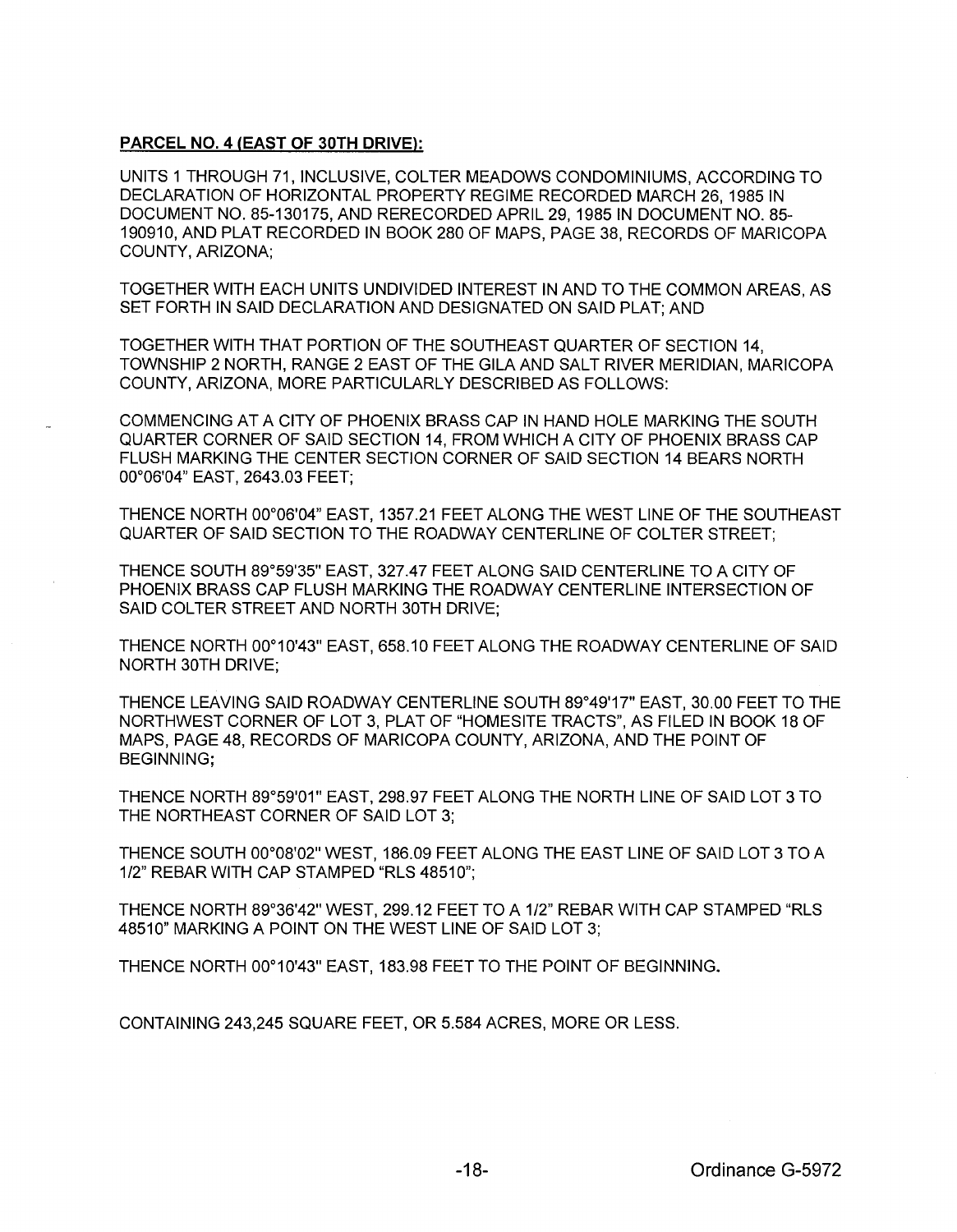# PARCEL NO.5 (EAST OF 29TH AVENUE):

THE SOUTH 260 FEET OF LOT 9, BLOCK 4, HOMELAND, ACCORDING TO BOOK 15 OF MAPS, PAGE 18, RECORDS OF MARICOPA COUNTY, ARIZONA;

EXCEPT THE FOLLOWING DESCRIBED PROPERTY:

THE SOUTH 7 FEET OF LOT 9, BLOCK 4, HOMELAND, ACCORDING TO BOOK 15 OF MAPS, PAGE 18, RECORDS OF MARICOPA COUNTY, ARIZONA, TOGETHER WITH A PARCEL OF LAND BOUNDED ON THE WEST BY THE WEST LINE OF SAID LOT 9, ON THE SOUTH BY THE NORTH LINE OF THE SOUTH 7 FEET OF SAID LOT 9, AND ON THE NORTHEAST BY THE ARC OF A CIRCULAR CURVE CONCAVE NORTHEASTERLY, HAVING A RADIUS OF 12 FEET, AND BEING TANGENT TO SAID WEST LINE AND SAID NORTH LINE.

CONTAINING 33,852 SQUARE FEET, OR 0.777 ACRES, MORE OR LESS.

## PARCEL NO.6 (5337 NORTH 30TH DRIVE-APN #153-18-025F):

ALL THAT PORTION AS DESCRIBED IN THAT CERTAIN QUIT CLAIM DEED RECORDED UNDER DOCUMENT NUMBER 2012-1141503, RECORDS OF MARICOPA COUNTY, ARIZONA, BEING MORE PARTICULARLY DESCRIBED AS FOLLOWS:

A PORTION OF THE WEST HALF OF THE NORTH HALF OF LOT 7, HOMESITE TRACT, ACCORDING TO BOOK 18 OF MAPS, PAGE 48, RECORDS OF MARICOPA COUNTY, ARIZONA DESCRIBED AS FOLLOWS:

BEGINNING AT A POINT, SAID POINT BEING THE SOUTHWEST CORNER OF THE NORTH HALF OF LOT 7;

THENCE NORTH 00°03'45" EAST, ALONG THE WEST LINE OF SAID LOT 7, A DISTANCE OF 72.00 FEET;

THENCE NORTH 89°53'05" EAST, A DISTANCE OF 95.39 FEET;

THENCE SOUTH 00°08'36" EAST, A DISTANCE OF 10.82 FEET;

THENCE NORTH 89°53'05" EAST, A DISTANCE OF 23.00 FEET;

THENCE SOUTH 00°08'36" EAST, A DISTANCE OF 61.08 FEET TO A POINT ON THE SOUTH LINE OF THE NORTH HALF OF SAID LOT;

THENCE SOUTH 89°50'20" WEST ALONG THE SOUTH LINE OF THE NORTH HALF OF SAID LOT 7, A DISTANCE OF 118.65 FEET TO THE POINT OF BEGINNING.

CONTAINING 8,281 SQUARE FEET, OR 0.190 ACRES, MORE OR LESS.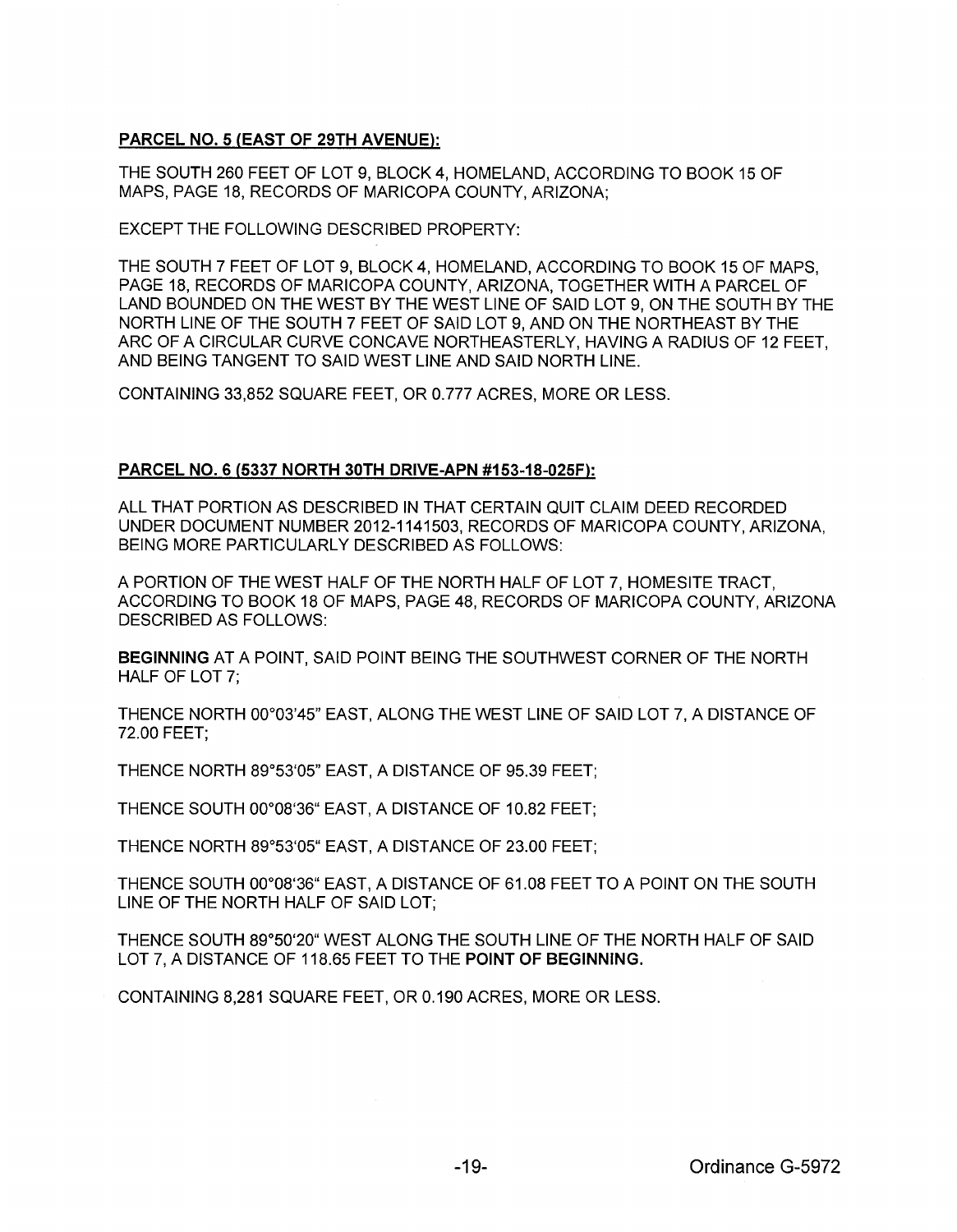## **PARCEL NO.7 (2733 WEST MISSOURI AVE-APN #153-19-125):**

PARCEL A:

THAT PORTION AS DESCRIBED IN THAT CERTAIN SPECIAL WARRANTY DEED RECORDED UNDER DOCUMENT NUMBER 2014-0481538, RECORDS OF MARICOPA COUNTY, ARIZONA, MORE PARTICULARLY DESCRIBED AS FOLLOWS:

THE WEST 113.10 FEET OF LOT 16, OF BLOCK 2, OF HOMELAND, ACCORDING TO BOOK 15 OF MAPS, PAGE 18, RECORDS OF MARICOPA COUNTY, ARIZONA;

EXCEPT THE NORTH 20 FEET THEREOF.

#### PARCEL B:

THAT PORTION AS DESCRIBED IN THAT CERTAIN SPECIAL WARRANTY DEED RECORDED UNDER DOCUMENT NUMBER 2014-0481538, RECORDS OF MARICOPA COUNTY, ARIZONA, MORE PARTICULARLY DESCRIBED AS FOLLOWS:

THE WEST 218.45 FEET OF LOT 16, BLOCK 2, OF HOMELAND, ACCORDING TO BOOK 15 OF MAPS, PAGE 18, RECORDS OF MARICOPA COUNTY, ARIZONA;

EXCEPT THE WEST 113.10 FEET; AND

EXCEPT THE NORTH 20 FEET.

#### PARCEL C:

THAT PORTION AS DESCRIBED IN THAT CERTAIN SPECIAL WARRANTY DEED RECORDED UNDER DOCUMENT NUMBER 2014-0481538, RECORDS OF MARICOPA COUNTY, ARIZONA, MORE PARTICULARLY DESCRIBED AS FOLLOWS:

THE WEST 201.10 FEET OF LOT 15, BLOCK 2, OF HOMELAND, ACCORDING TO BOOK 15 OF MAPS, PAGE 18, RECORDS OF MARICOPA COUNTY, ARIZONA;

PARCEL NO.7 CONTAINING 63,147 SQUARE FEET, OR 1.450 ACRES, MORE OR LESS.

#### **PARCEL NO.8 (5301 NORTH 29TH AVE-APN #153-18-004C):**

ALL THAT PORTION AS DESCRIBED IN THAT CERTAIN WARRANTY DEED RECORDED UNDER DOCUMENT NUMBER 2005-1945378, RECORDS OF MARICOPA COUNTY, ARIZONA, BEING MORE PARTICULARLY DESCRIBED AS FOLLOWS:

THE WEST HALF OF LOT 4, BLOCK 2, HOMELAND, ACCORDING TO BOOK 15 OF MAPS, PAGE 18, RECORDS OF MARICOPA COUNTY, ARIZONA;

EXCEPT THE NORTH 80 FEET THEREOF;

EXCEPT THE EAST 100 FEET THEREOF.

CONTAINING 18,205 SQUARE FEET, OR 0.418 ACRES, MORE OR LESS.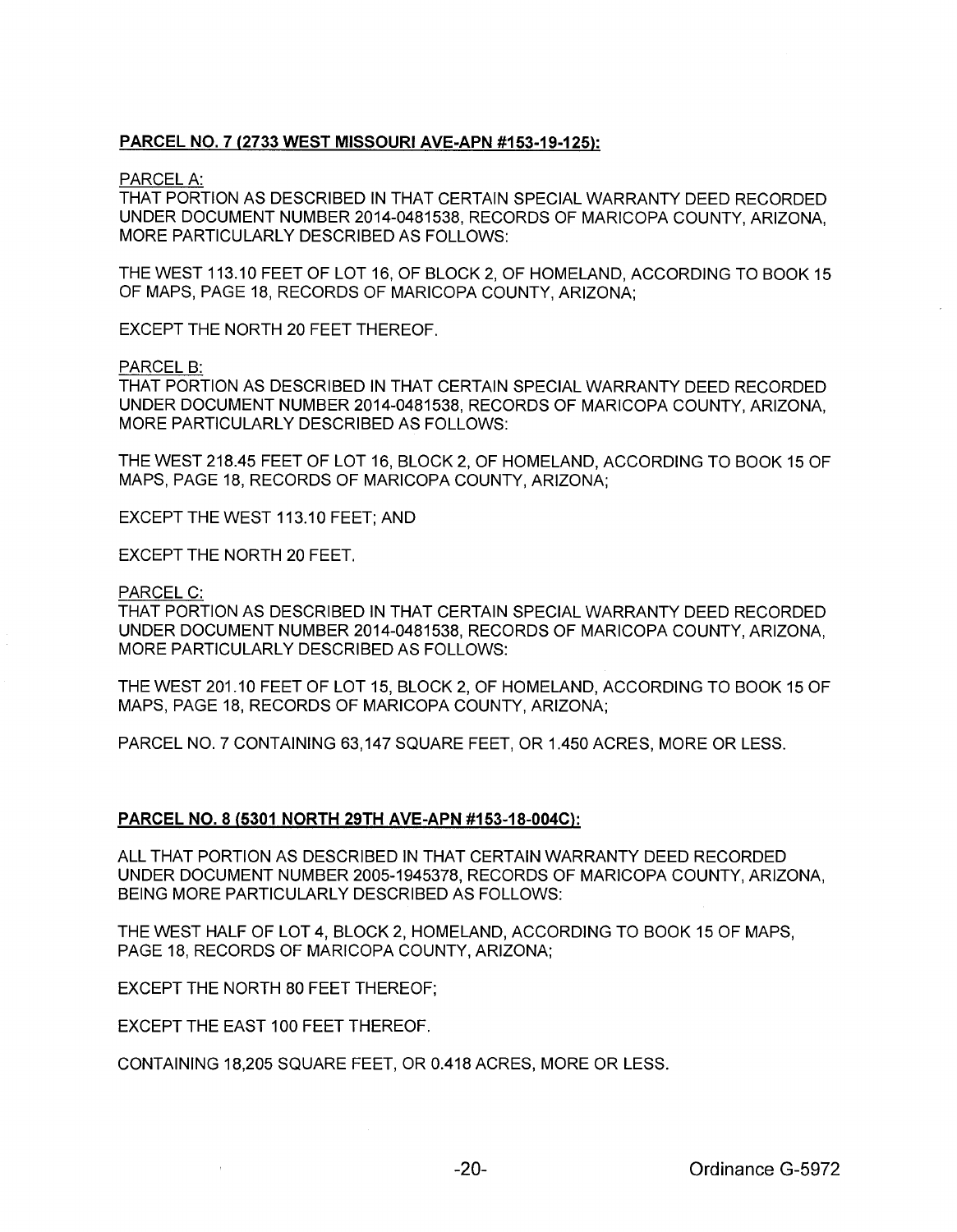## PARCEL NO.9 (2810 WEST CAMELBACK ROAD-APN #'S 153-28-0310, 153-28-031J, 153-28- 031H, 153-28-029A):

THE WEST HALF OF LOT 12, BLOCK 4, HOMELAND, ACCORDING TO BOOK 15 OF MAPS, PAGE 18, RECORDS OF MARICOPA COUNTY, ARIZONA.

EXCEPT THE SOUTH 7 FEET THEREOF; AND

EXCEPT THE NORTH 25 FEET THEREOF; AND

EXCEPT THE SOUTH 22 FEET OF THE WEST 10 FEET OF LOT 12, BLOCK 4, HOMELAND, ACCORDING TO BOOK 15 OF MAPS, PAGE 18, RECORDS OF MARICOPA COUNTY, ARIZONA.

TOGETHER WITH THAT PART OF ABANDONED PUBLIC ALLEY RIGHT OF WAY AS ABANDONED BY RESOLUTION NO. 16934 RECORDED DECEMBER 3, 1986 IN INSTRUMENT NO. 86-667936, RECORDS OF MARICOPA COUNTY, ARIZONA, DESCRIBED AS FOLLOWS:

THE EAST 10 FEET OF LOT 11, BLOCK 4, HOMELAND, ACCORDING TO BOOK 15 OF MAPS, PAGE 18, RECORDS OF MARICOPA COUNTY, ARIZONA.

EXCEPT THE NORTH 25 FEET THEREOF; AND

EXCEPT THE SOUTH 22 FEET THEREOF.

CONTAINING 54,698 SQUARE FEET, OR 1.256 ACRES, MORE OR LESS.

#### PARCEL N0.10 (5228 & 5232 N 29TH AVE-APN #'S 153-18-011F, 153-18-011G & 153-18-011H):

ALL THAT PORTION AS DESCRIBED IN THOSE CERTAIN WARRANTY DEEDS RECORDED UNDER DOCUMENT NUMBERS 2009-0318019,2014-0430190, AND 2014-0430302, RECORDS OF MARICOPA COUNTY, ARIZONA, ALL BEING MORE PARTICULARLY DESCRIBED AS FOLLOWS:

THAT PORTION OF LOT 11, BLOCK 1, OF HOMELAND, ACCORDING TO THE PLAT OF RECORD WITH THE OFFICE OF THE COUNTY RECORDER OF MARICOPA COUNTY, ARIZONA, RECORDED IN BOOK 15 OF MAPS, PAGE 18;

EXCEPT THE SOUTH 60 FEET OF THE NORTH 190 FEET OF THE EAST 100 FEET OF SAID LOT 11; AND

EXCEPT THE WEST 134 FEET OF THE NORTH 130 FEET OF SAID LOT 11; AND

EXCEPT THE NORTH 25 FEET OF SAID LOT 11.

CONTAINING 61,571 SQUARE FEET, OR 1.413 ACRES, MORE OR LESS.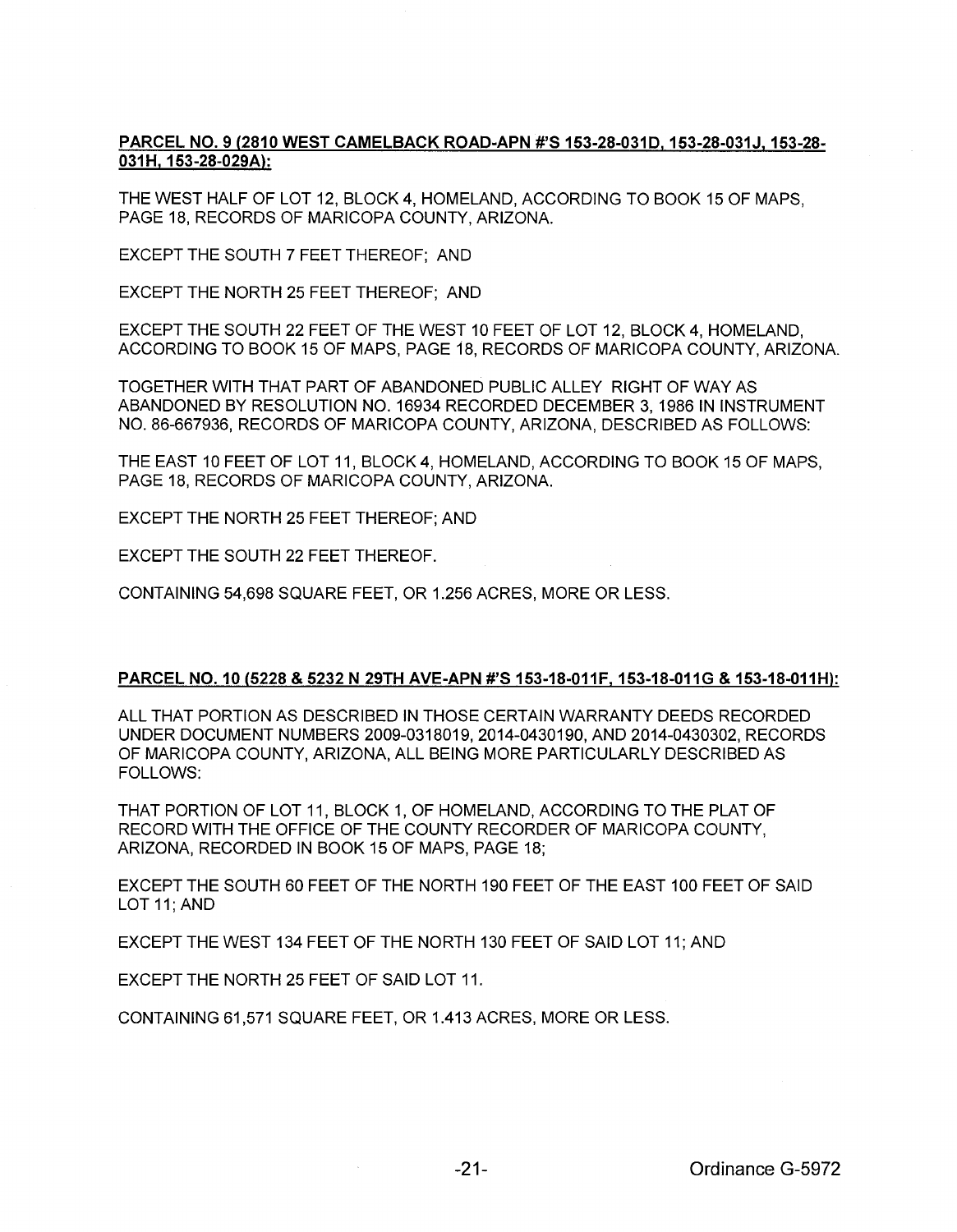# **PARCEL N0.11 (2720 WEST CAMELBACK ROAD-APN # 153-28-0378):**

ALL THAT PORTION AS DESCRIBED IN THAT CERTAIN SPECIAL WARRANTY DEED RECORDED UNDER DOCUMENT NUMBER 1999-0007199, RECORDS OF MARICOPA COUNTY, ARIZONA, DESCRIBED AS FOLLOWS:

THE SOUTH HALF OF LOTS 15 AND 16, BLOCK 4, OF HOMELAND, ACCORDING TO THE PLAT OF RECORD IN THE OFFICE OF THE COUNTY RECORDER OF MARICOPA COUNTY, ARIZONA, RECORDED IN BOOK 15 OF MAPS, PAGE 18.

EXCEPT THE SOUTH 9 FEET THEREOF; AND

EXCEPT THE EAST 167 FEET THEREOF.

CONTAINING 39,056 SQUARE FEET, OR 0.897 ACRES, MORE OR LESS.

## **PARCEL N0.12 (2910 & 2914 WEST VERMONT AVENUE-APN #'S 153-18-007T & 0075):**

ALL THAT PORTION AS DESCRIBED IN THAT CERTAIN QUIT CLAIM DEED RECORDED UNDER DOCUMENT NUMBER 2009-1004758, RECORDS OF MARICOPA COUNTY, ARIZONA, DESCRIBED AS FOLLOWS:

THE EAST HALF OF THE WEST HALF OF THE EAST 323 FEET OF LOT 6, BLOCK 1, HOMELAND, ACCORDING TO BOOK 15 OF MAPS, PAGE 18, RECORDS OF MARICOPA COUNTY, ARIZONA.

EXCEPT ANY PORTION LYING WITHIN THE FOLLOWING DESCRIBED PARCEL;

BEGINNING AT THE SOUTHWEST CORNER OF LOT 6; THENCE NORTH ALONG THE WEST LINE OF LOT 6, TO THE INTERSECTION WITH THE PERIMETER OF A CIRCULAR CURVE TO THE RIGHT CONCAVE SOUTHERLY, HAVING A CENTRAL ANGLE OF 40°07'59" AND A RADIUS OF 45 FEET; THENCE SOUTHEASTERLY ALONG THE PERIMETER OF SAID CIRCULAR CURVE, A DISTANCE OF 31.5 FEET TO A POINT OF REVERSE CURVATURE; THENCE EASTERLY ALONG THE PERIMETER OF A CIRCULAR CURVE TO THE LEFT, HAVING A RADIUS OF 40 FEET AND A CENTRAL ANGLE OF 40°07'59" A DISTANCE OF 28.02 FEET TO A POINT OF TANGENCY WITH THE NORTH LINE OF THE SOUTH LINE OF LOT 6; THENCE EAST, PARALLEL WITH AND 25 FEET NORTH OF THE SOUTH LINE OF LOT 6, TO A POINT WHICH IS 25 FEET NORTH AND 10 FEET WEST OF THE SOUTHEAST CORNER THEREOF; THENCE NORTHEASTERLY TO A POINT ON THE EAST LINE OF LOT 6, A DISTANCE OF 35 FEET NORTH OF THE SOUTHEAST CORNER THEREOF; THENCE SOUTH ALONG THE EAST LINE OF LOT 6, A DISTANCE OF 35 FEET TO THE SOUTHEAST CORNER THEREOF; THENCE WEST ALONG THE SOUTH LINE OF LOT 6 AND THE POINT OF BEGINNING; AND

EXCEPT THE NORTH 8.00 FEET THEREOF.

TOGETHER WITH ALL THAT PORTION AS DESCRIBED IN THAT CERTAIN WARRANTY DEED RECORDED UNDER DOCUMENT NUMBER 2013-0965290, RECORDS OF MARICOPA COUNTY, ARIZONA, DESCRIBED AS FOLLOWS: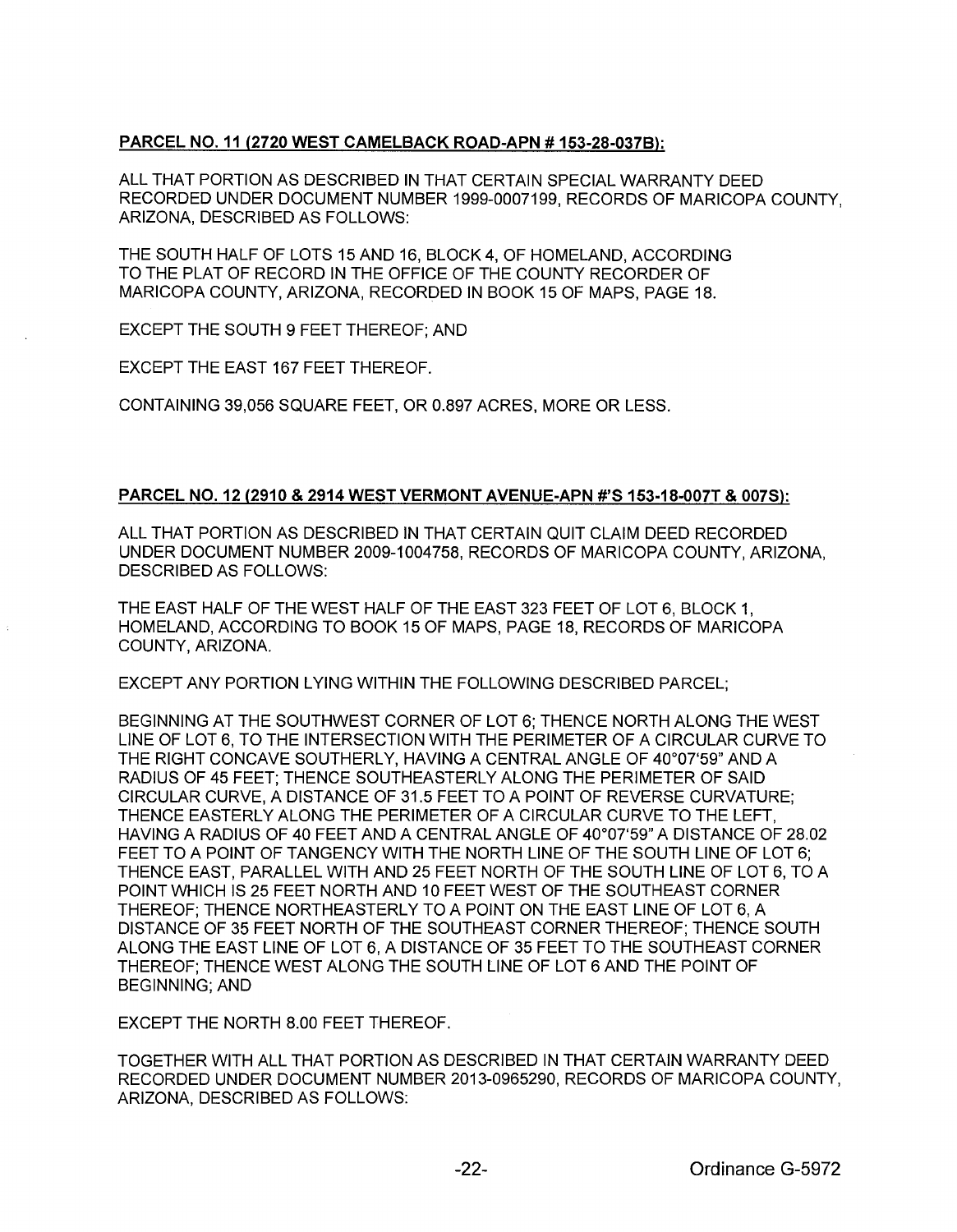THE WEST HALF OF THE WEST HALF OF THE EAST 323 FEET OF LOT 6, BLOCK 1, HOMELAND, ACCORDING TO BOOK 15 OF MAPS PAGE 18, RECORDS OF MARICOPA COUNTY, ARIZONA.

EXCEPT ANY PORTION LYING WITHIN THE FOLLOWING DESCRIBED PARCEL;

BEGINNING AT THE SOUTHWEST CORNER OF LOT 6; THENCE NORTH ALONG THE WEST LINE OF LOT 6, TO THE INTERSECTION WITH THE PERIMETER OF A CIRCULAR CURVE TO THE RIGHT CONCAVE SOUTHERLY, HAVING A CENTRAL ANGLE OF 40°07'59" AND A RADIUS OF 45 FEET; THENCE SOUTHEASTERLY ALONG THE PERIMETER OF SAID CIRCULAR CURVE, A DISTANCE OF 31.5 FEET TO A POINT OF REVERSE CURVATURE; THENCE EASTERLY ALONG THE PERIMETER OF A CIRCULAR CURVE TO THE LEFT, HAVING A RADIUS OF 40 FEET AND A CENTRAL ANGLE OF 40°07'59" A DISTANCE OF 28.02 FEET TO A POINT OF TANGENCY WITH THE NORTH LINE OF THE SOUTH LINE OF LOT 6; THENCE EAST, PARALLEL WITH AND 25 FEET NORTH OF THE SOUTH LINE OF LOT 6, TO A POINT WHICH IS 25 FEET NORTH AND 10 FEET WEST OF THE SOUTHEAST CORNER THEREOF; THENCE NORTHEASTERLY TO A POINT ON THE EAST LINE OF LOT 6, A DISTANCE OF 35 FEET NORTH OF THE SOUTHEAST CORNER THEREOF; THENCE SOUTH ALONG THE EAST LINE OF LOT 6, A DISTANCE OF 35 FEET TO THE SOUTHEAST CORNER THEREOF; THENCE WEST ALONG THE SOUTH LINE OF LOT 6 AND THE POINT OF BEGINNING; AND

EXCEPT THE NORTH 8.00 FEET THEREOF.

CONTAINING 21,277 SQUARE FEET, OR 0.488 ACRES, MORE OR LESS.